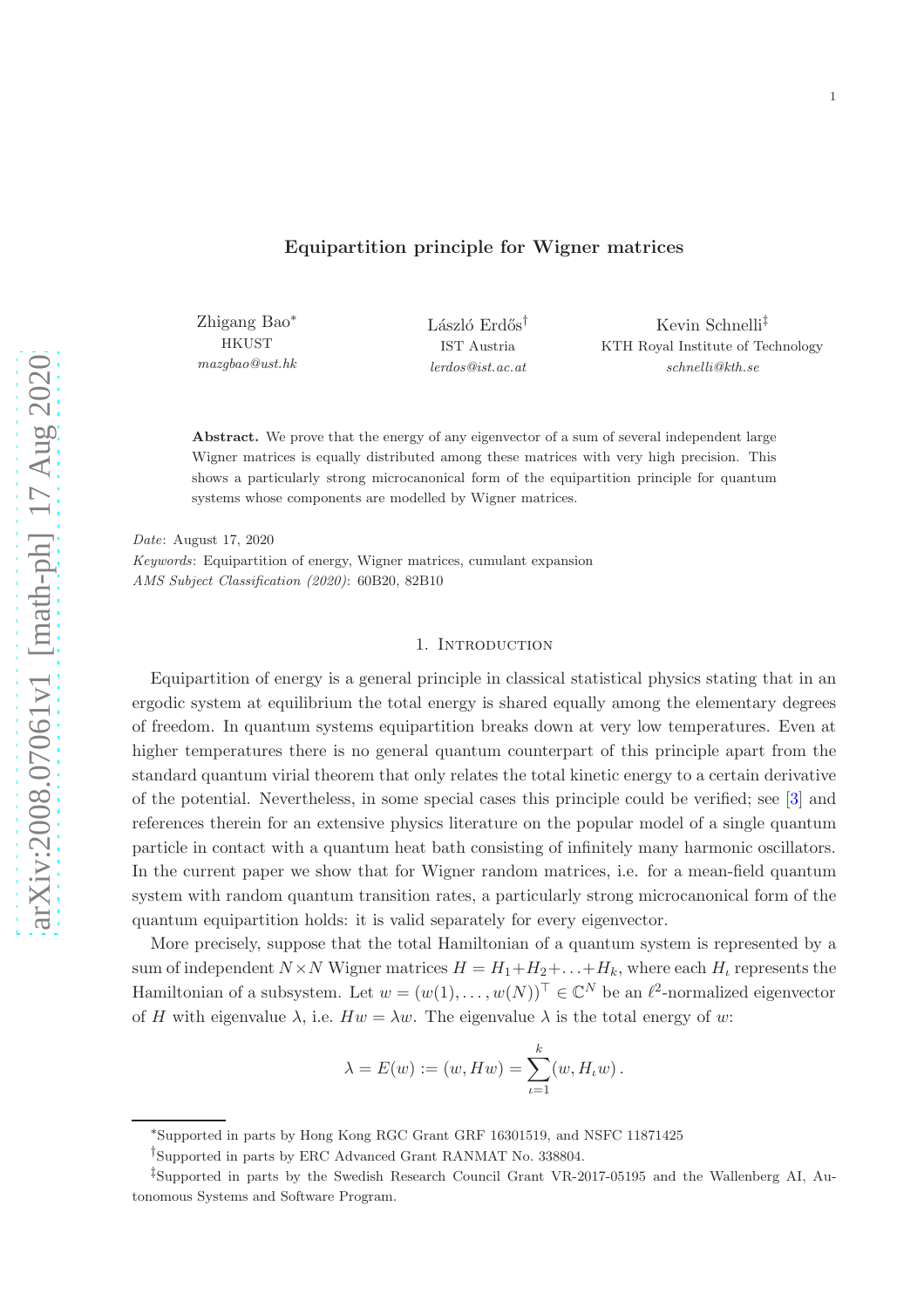The energy of the *ι*-th subsystem  $H_t$  in the state given by w is  $E_t(w) := (w, H_t w)$ . Our main result asserts that

<span id="page-1-1"></span>
$$
E_{\iota}(w) \approx \frac{E(w)}{k}, \qquad \forall \iota = 1, 2, \dots k,
$$
\n(1.1)

with very high precision and with very high probability. In other words, the total energy is equally distributed among the k subsystems.

Fine properties of eigenvectors of large Wigner matrices have been extensively studied in the recent years. They are *delocalized* i.e.  $\max_i |w(i)| \leq N^{-1/2+\epsilon}$  for any fixed  $\epsilon > 0$  with very high probability as N tends to infinity. Delocalization follows directly from the optimal local law, see e.g. [\[7](#page-18-1)], and [\[2\]](#page-18-2) for an optimal rate. Moreover, the eigenvectors are asymptotically normal, in the sense that for any fixed deterministic vector  $q \in \mathbb{C}^N$  the moments of  $\sqrt{N} |(q, w)|$  coincide with those of the modulus of a standard Gaussian [\[4,](#page-18-3) [10](#page-18-4), [14](#page-18-5)]. A multi-variate extension involving the joint moments of several eigenvectors also holds  $[4]$ . Furthermore, the quantum unique ergodicity is also valid, stating that

<span id="page-1-0"></span>
$$
\sum_{i \in J} |w(i)|^2 \approx \frac{|J|}{N},\tag{1.2}
$$

for any deterministic subset  $J \subset \{1, 2, ..., N\}$ ; see [\[1,](#page-18-6) [4](#page-18-3), [13](#page-18-7)]. The key difficulty in these latter results was to prove them microcanonically, i.e. for each eigenvector; this required the sophisticated equilibration mechanism of the Dyson Brownian motion. In contrast, the local law (see Theorem [4.1](#page-5-0) later) directly implies the analogous results for a spectral projection on mesoscopic scale, e.g.

$$
\frac{1}{2N^{\epsilon}} \sum_{|\alpha - \alpha_0| \le N^{\epsilon}} \sum_{i \in J} |w_{\alpha}(i)|^2 \approx \frac{|J|}{N},\tag{1.3}
$$

instead of [\(1.2\)](#page-1-0), involving an average over many eigenvectors  $w_\alpha$  with eigenvalues  $\lambda_\alpha$  near  $\lambda_{\alpha_0}$ with a fixed  $\alpha_0$ . Here the eigenvalues  $\lambda_\alpha$  are indexed in an increasing order,  $\lambda_1 \leq \lambda_2 \leq \ldots \leq \lambda_N$ .

In all these previous results the eigenvector was tested against a specific *deterministic* observable; while in the equipartition relation  $(1.1)$  we consider the quadratic form of w with a random  $H_t$  that is far from being independent of w. Given the complicated dependence between w and  $H_t$  it is somewhat surprising that the proof of  $(1.1)$  is simpler than that of  $(1.2)$ . In fact, despite this dependence, we can still directly handle  $(w, H<sub>u</sub>w)$  for an individual eigenvector, i.e. we do not need to establish first a spectrally local-averaged version of  $(1.1)$  in the form

$$
\frac{1}{2N^{\epsilon}} \sum_{|\alpha - \alpha_0| \le N^{\epsilon}} (w_{\alpha}, H_t w_{\alpha}) \approx \frac{\lambda_{\alpha_0}}{k}
$$

and then prove that  $(w_\alpha, H_t w_\alpha)$  does not change much if the eigenvalue  $\lambda_\alpha$  remains close to a fixed energy.

The main reason for the simple proof is algebraic. Consider  $k = 2$  for simplicity. It turns out that the quadratic forms of  $\mathcal{H} := H_1 - H_2$  are especially small due to a strong algebraic cancellation in the cumulant expansion. Once the smallness of  $(w, \mathcal{H}w) = (w, H_1w) - (w, H_2w)$ is established, [\(1.1\)](#page-1-1) follows from  $\lambda = (w, H_1w) + (w, H_2w)$ .

To demonstrate the central role of  $H$ , in the next section we first give the proof of  $(1.1)$  for  $k = 2$  in the Gaussian case, where the mechanism is especially elementary. Then we introduce the general model and properly state our result in Section [3.](#page-3-0) After collecting some preliminaries from earlier papers in Section [4,](#page-4-0) we will prove our main theorem starting in Section [5](#page-6-0) for the complex Hermitian case under the additional condition  $\mathbb{E}h_{i,ij}^2 = 0$  on the entries of each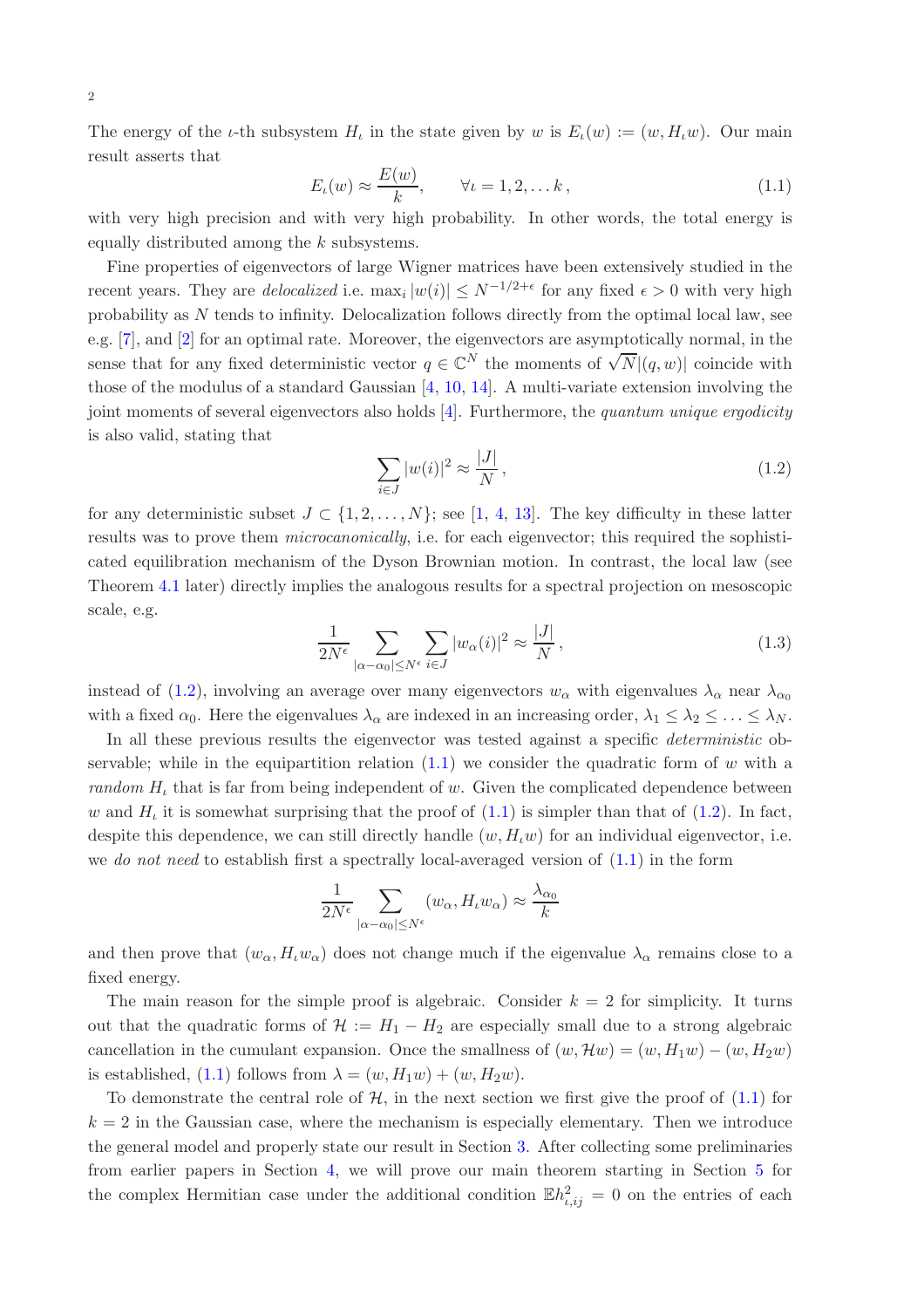matrix  $H_i$ . This condition is removed in Section [9.](#page-16-0) The necessary modifications for the real symmetric case are presented in Section [8.](#page-14-0)

## 2. A SIMPLE PROOF OF  $(1.1)$  for the Gaussian case and  $k = 2$

Assume we are given two independent GUE random matrices  $H_1$  and  $H_2$  of size  $N \times N$ , i.e. their entries are two sets of independent complex centered Gaussian random variables of variance  $\frac{1}{2N}$  subject to the symmetry constraint  $H_1 = H_1^*$  and  $H_2 = H_2^*$ . Then clearly the sum

$$
H := H_1 + H_2 \tag{2.1}
$$

also belongs to the standard Gaussian unitary ensemble (GUE). Denote by  $(\lambda_{\alpha})_{\alpha}$  the eigenvalues in ascending order of H and let  $(w_\alpha)_\alpha$  be an associated normalized eigenbasis, i.e. we have  $(w_{\alpha}, Hw_{\beta}) = \delta_{\alpha\beta}\lambda_{\alpha}$ , for any choice of indices  $\alpha, \beta$ .

Consider now the random variables

$$
(w_{\alpha}, H_1 w_{\beta}) - \frac{\delta_{\alpha\beta}}{2} \lambda_{\alpha}.
$$

We claim that, for any N, these random variables are Gaussian.

**Lemma 2.1.** For any choice of index  $\alpha$  the random variable

$$
(w_{\alpha}, H_1 w_{\alpha}) - \frac{1}{2}\lambda_{\alpha} \tag{2.2}
$$

is a centered real Gaussian random variable with variance  $\frac{1}{4N}$ , for any N. Moreover, for any choice of indices  $\alpha$  and  $\beta$ , with  $\alpha \neq \beta$ , the random variable

<span id="page-2-2"></span><span id="page-2-1"></span><span id="page-2-0"></span>
$$
(w_{\alpha}, H_1 w_{\beta}) \tag{2.3}
$$

is a centered complex Gaussian random variable of variance  $\frac{1}{4N}$ , for any N.

Proof. Introduce the auxiliary matrix

<span id="page-2-3"></span>
$$
\mathcal{H} := H_1 - H_2, \tag{2.4}
$$

whose entries are also independent centered Gaussian random variables, up to the symmetry constraint, with variance  $\mathbb{E}|\mathcal{H}_{ij}|^2 = \frac{1}{N}$  $\frac{1}{N}$ . A simple calculation then shows that  $\mathbb{E}[H_{ij}\mathcal{H}_{ab}] = 0$ , for all  $i, j, a, b \in [1, N]$ , hence the matrices H and H are independent. In particular, H is independent from  $w_{\alpha}$  and  $w_{\beta}$ , for any choice of  $\alpha, \beta$ .

Observe now that we can write the random variables in  $(2.2)$  and  $(2.3)$  as

$$
(w_{\alpha}, H_1 w_{\beta}) - \frac{1}{2} \lambda_{\alpha} \delta_{\alpha \beta} = (w_{\alpha}, H_1 w_{\beta}) - \frac{1}{2} (w_{\alpha}, H_1 w_{\beta}) - \frac{1}{2} (w_{\alpha}, H_2 w_{\beta}) = \frac{1}{2} (w_{\alpha}, \mathcal{H} w_{\beta}).
$$
 (2.5)

Hence by the independence of H and  $\mathcal H$  we conclude that  $\frac{1}{2}w_{\alpha}^*\mathcal H w_{\beta}$  is a Gaussian random variable. Since  $\mathbb{E}\mathcal{H}_{ij} = 0$ , it follows that  $\mathbb{E}w_{\alpha}^*\mathcal{H}w_{\beta} = 0$ . Further we have

$$
\mathbb{E}|w_{\alpha}^*\mathcal{H}w_{\beta}|^2 = \sum_{ijab}\mathbb{E}\overline{w_{\alpha}(i)}\mathcal{H}_{ij}w_{\beta}(j)w_{\alpha}(a)\overline{\mathcal{H}_{ab}}\,\overline{w_{\beta}(b)} = \sum_{ijab}\frac{1}{N}\delta_{ia}\delta_{jb}|w_{\alpha}(a)|^2|w_{\beta}(j)|^2 = \frac{1}{N},
$$

where we used independence and that the eigenvectors are  $\ell^2$ -normalized. The notation  $\sum_{ijab}$ means that we sum over all indices from 1 to  $N$ . This shows  $(2.2)$  and  $(2.3)$ .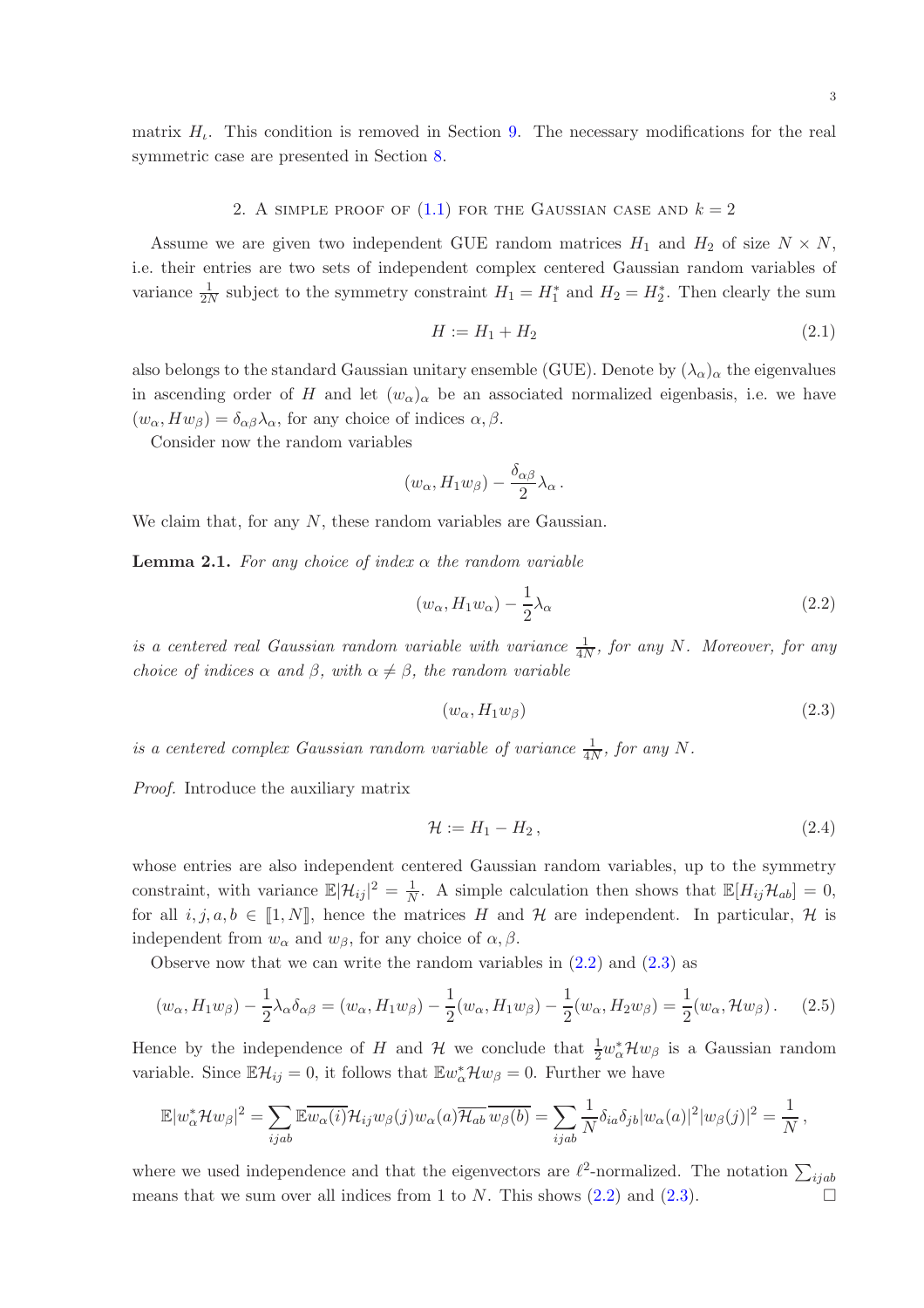For vectors  $v, w \in \mathbb{C}^N$ , we write  $v^*w = (v, w)$  for their scalar product. For an N by N matrix A, we denote by ||A|| its operator norm and by  $||A||_{\infty} := \max_{i} |A_{ii}|$ . We use  $\langle A \rangle :=$ 1  $\frac{1}{N} \sum_i A_{ii}$  to denote the normalized trace of an  $N \times N$  matrix  $A = (A_{ij})_{N,N}$ .

# 3. Definitions and results

<span id="page-3-0"></span>In this section we introduce the model and our main result on equipartition.

<span id="page-3-2"></span>**Assumption 3.1.** Fix an integer  $k \geq 2$ . Let  $H_i := (h_{i,ij})$ ,  $i = 1, 2, \ldots k$ , be k independent complex Hermitian Wigner matrices of size  $N \times N$ , i.e., we assume that their entries are independent centred random variables, up to the symmetry constraints  $h_{i,i} = \overline{h_{i,ji}}$ , satisfying

$$
\mathbb{E}|h_{\iota,ij}|^2 = \frac{1}{N}, \qquad 1 \le i,j \le N, \qquad \iota = 1,\dots k,
$$
\n(3.1)

and the families of random variables  $\{h_{i,i}\}\$  have finite moments to all order, i.e., for each  $m\geq 3$ there is a positive constant  $C_m$  such that

$$
\mathbb{E}|\sqrt{N}h_{\iota,ij}|^m \leq C_m, \qquad m \geq 3, \qquad \iota = 1, 2, \dots k. \tag{3.2}
$$

For the main part of the paper we assume that  $H<sub>t</sub>$  are complex Hermitian matrices. This assumption is only for simplicity of the presentation; our result holds and the proof also applies with minor changes to the real symmetric setup as well; see Remark [3.5.](#page-4-1)

Choose now k possibly N-dependent numbers  $\sigma_{\iota} \geq 0$  such that

<span id="page-3-4"></span><span id="page-3-3"></span><span id="page-3-1"></span>
$$
\sum_{\iota=1}^{k} \sigma_{\iota}^{2} = 1, \tag{3.3}
$$

and consider the random matrix

$$
H := \sum_{\iota=1}^{k} \sigma_{\iota} H_{\iota} . \tag{3.4}
$$

To present our results, we use the following definition of high-probability estimates.

**Definition 3.2.** Let  $\mathcal{X} \equiv \mathcal{X}^{(N)}$  and  $\mathcal{Y} \equiv \mathcal{Y}^{(N)}$  be two sequences of nonnegative random variables. We say that Y stochastically dominates X if, for all (small)  $\epsilon > 0$  and (large)  $D > 0$ ,

$$
\mathbb{P}(\mathcal{X}^{(N)} > N^{\epsilon} \mathcal{Y}^{(N)}) \le N^{-D},\tag{3.5}
$$

for sufficiently large  $N \ge N_0(\epsilon, D)$ , and we write  $\mathcal{X} \prec \mathcal{Y}$  or  $\mathcal{X} = O_{\prec}(\mathcal{Y})$ . When  $\mathcal{X}^{(N)}$  and  $\mathcal{Y}^{(N)}$  depend on a parameter  $v \in \mathcal{V}$  (typically an index label or a spectral parameter), then  $\mathcal{X}(v) \prec \mathcal{Y}(v)$ , uniformly in  $v \in \mathcal{V}$ , means that the threshold  $N_0(\epsilon, D)$  can be chosen independently  $of v.$ 

We often use the notation  $\prec$  also for deterministic quantities, then  $\mathcal{X}^{(N)} \leq N^{\epsilon} \mathcal{Y}^{(N)}$  holds with probability one. Stochastic domination has the following properties.

<span id="page-3-5"></span>Lemma 3.3. (Proposition 6.5 in  $[5]$ )

- (1)  $X \prec Y$  and  $Y \prec Z$  imply  $X \prec Z$ ;
- (2) If  $X_1 \prec Y_1$  and  $X_2 \prec Y_2$ , then  $X_1 + X_2 \prec Y_1 + Y_2$  and  $X_1 X_2 \prec Y_1 Y_2$ ;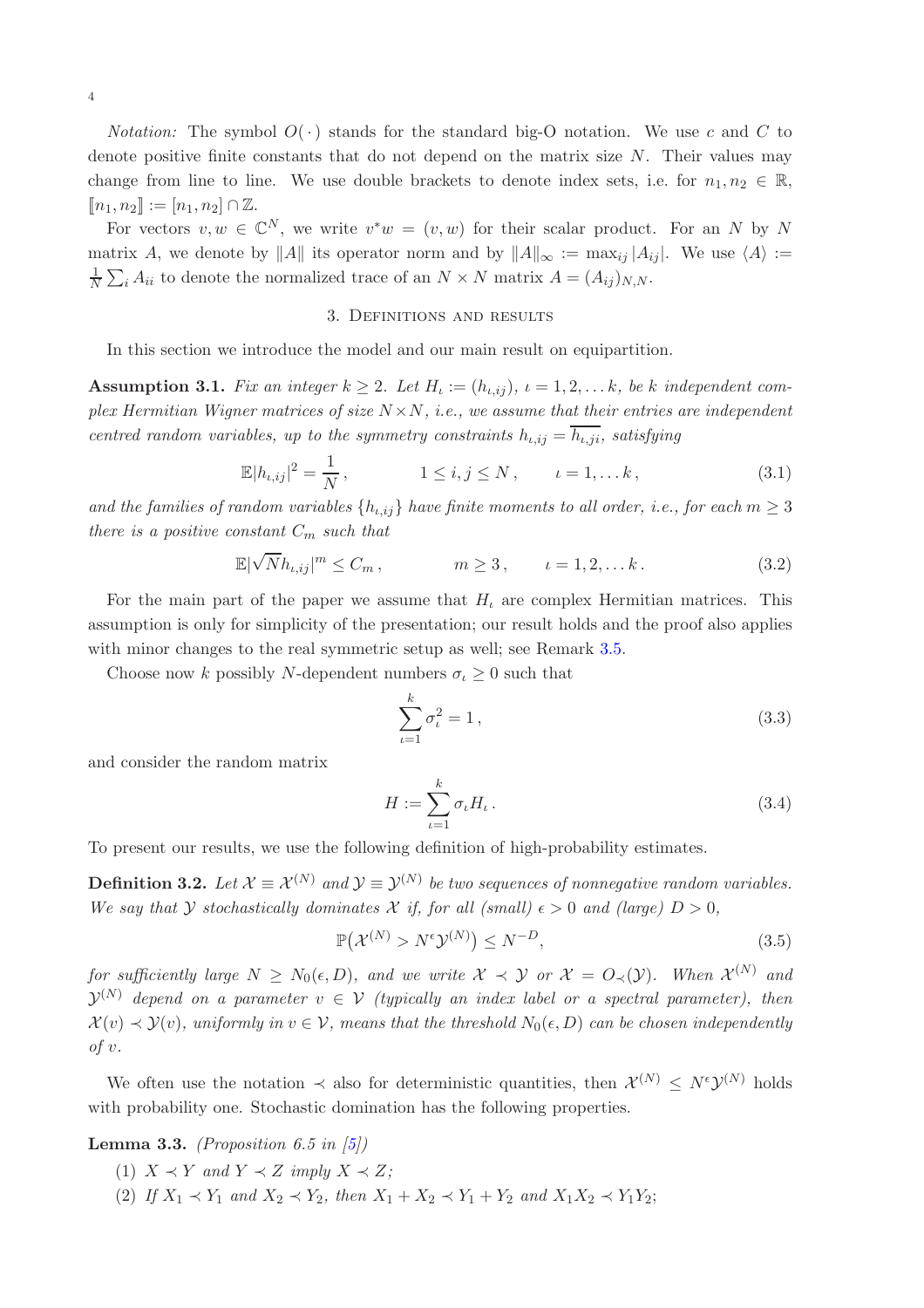(3) If  $X \prec Y$ ,  $EY \ge N^{-c_1}$  and  $|X| \le N^{c_2}$  almost surely with fixed constants  $c_1$  and  $c_2$ , then we have  $\mathbb{E} X \prec \mathbb{E} Y$ .

Let  $(\lambda_{\alpha})_{\alpha}$  be the eigenvalues of the matrix H in ascending order and let  $(w_{\alpha})_{\alpha}$  be a basis of associated normalized eigenvectors. In this paper we are interested in estimating

$$
w_{\alpha}^* H_{\iota} w_{\beta} - \sigma_{\iota} \lambda_{\alpha} \delta_{\alpha \beta} , \qquad \iota = 1, \dots, k , \qquad (3.6)
$$

for any choice of  $\alpha, \beta \in [1, N]$ .

<span id="page-4-2"></span>**Theorem 3.4.** Let H be given by  $(3.4)$ , and assume  $H_{\iota}$ ,  $\iota = 1, \ldots, k$ , satisfy Assumption [3.1](#page-3-2) and that  $\sigma_{\iota}, \iota = 1, \ldots k$ , satisfy [\(3.3\)](#page-3-3). Then

<span id="page-4-3"></span>
$$
\left| w_{\alpha}^* H_t w_{\beta} - \sigma_t \lambda_{\alpha} \delta_{\alpha \beta} \right| \prec \frac{1}{\sqrt{N}}, \qquad (3.7)
$$

for all  $\alpha, \beta \in \llbracket 1, N \rrbracket$  and  $\iota \in \llbracket 1, k \rrbracket$ .

<span id="page-4-1"></span>**Remark 3.5.** We formulated Theorem [3.4](#page-4-2) for complex Hermitian Wigner matrices, but with some modifications our method and results carry over the real symmetric case; see Theorem [8.2](#page-15-0) below. The details are given in Section [8.](#page-14-0)

We further remark that one may also consider a mixed symmetry setup where some  $H_i$ 's are complex Hermitian Wigner matrices while the remaining  $H_t$  are real symmetric Wigner matrices. The arguments in Section [8](#page-14-0) can be extended to such a setting and  $(3.7)$  indeed holds under this setup as well.

# <span id="page-4-4"></span>4. Preliminaries

<span id="page-4-0"></span>In this section we collect some essential tools used in the proof of Theorem [3.4.](#page-4-2) We start with the Green function of the random matrix  $H$  and the corresponding local laws.

4.1. Local law for the Green function and rigidity of eigenvalues. For any probability measure  $\mu$  on  $\mathbb{R}$ , its Stieltjes transform is defined as

$$
m_{\mu}(z) := \int_{\mathbb{R}} \frac{1}{x - z} \, \mathrm{d}\mu(x) \,, \qquad z \in \mathbb{C} \backslash \mathbb{R} \,. \tag{4.1}
$$

We denote the Stieltjes transform of the standard semicircular law by  $m_{sc}(z)$ .

Let  $G$  denote the Green function or resolvent of  $H$ , i.e.

<span id="page-4-6"></span><span id="page-4-5"></span>
$$
G(z) := \frac{1}{H - z}, \qquad z \in \mathbb{C} \backslash \mathbb{R} \,. \tag{4.2}
$$

We refer to  $z = E + i\eta$  in [\(4.1\)](#page-4-4) and [\(4.2\)](#page-4-5) as spectral parameter. We denote by  $m(z)$  the normalized trace of  $G(z)$ , i.e.,

$$
m(z) = \frac{1}{N} \text{Tr} G(z) = \langle G(z) \rangle, \qquad z \in \mathbb{C} \backslash \mathbb{R}, \tag{4.3}
$$

and note that by the spectral calculus  $m(z)$  is the Stieltjes transform of the empirical eigenvalue distribution of H. Finally, we recall the deterministic estimate  $||G(z)||_{\infty} \le ||G(z)|| \le |\eta|^{-1}$  with  $\eta = \text{Im}z.$ 

We are interested for energies  $E$  in a neighborhood of the support of the semicircular law, i.e.  $|E| < 2 + \varrho$ , for some fixed  $\varrho > 0$ . Further, fix a small  $\epsilon > 0$ , and introduce the spectral domain

$$
\mathcal{E} := \{ z = E + i\eta \in \mathbb{C} : E \in [-2 - \varrho, 2 + \varrho], N^{-1 + \epsilon} \le |\eta| \le 1 \}.
$$
 (4.4)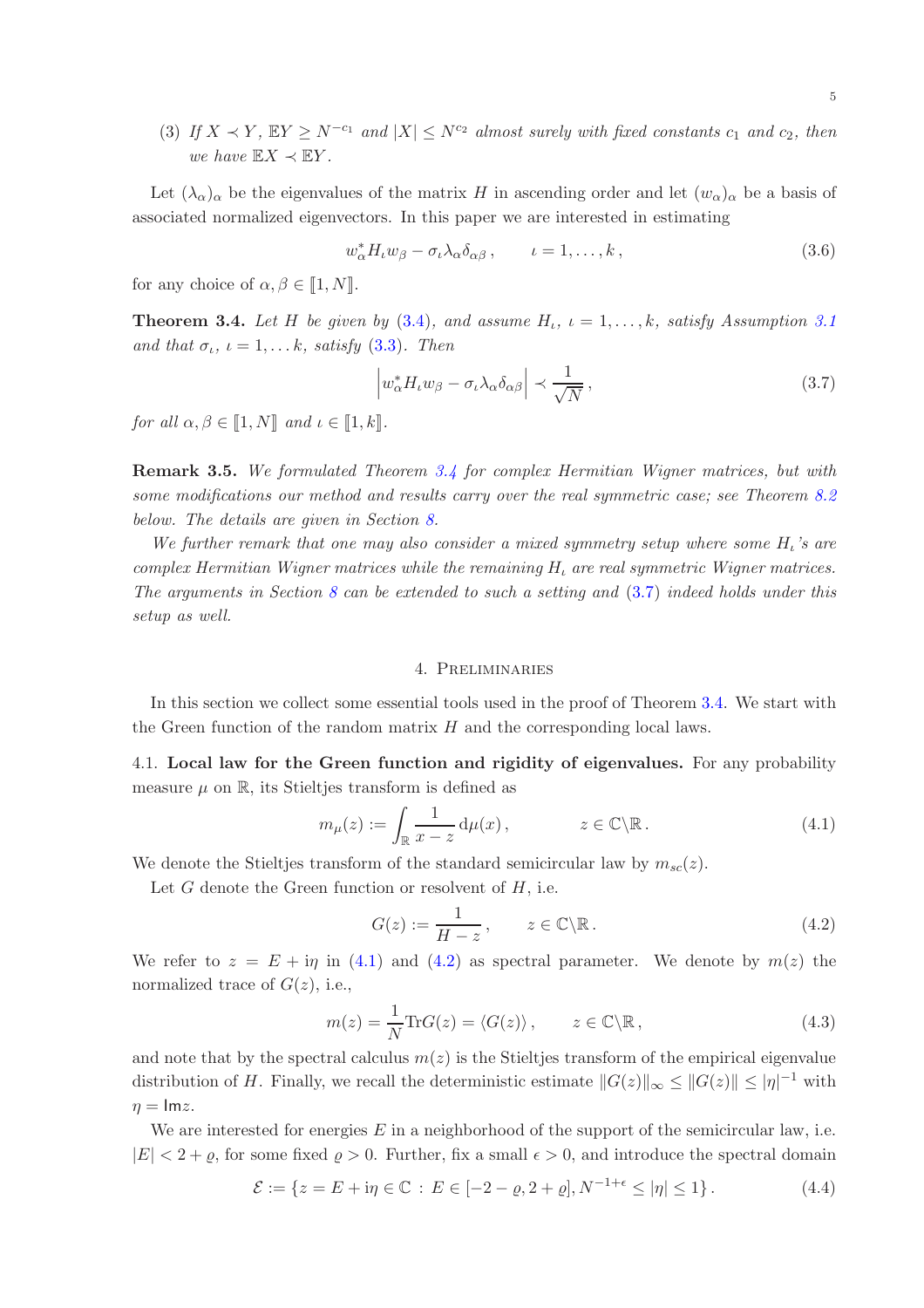For  $z, z' \in \mathcal{E}$ , let  $\Psi(z, z')$  denote the deterministic control parameter

$$
\Psi(z, z') := \frac{1}{\sqrt{N\eta_0}}, \qquad \eta_0 = \min\{|\text{Im}z|, |\text{Im}z'|\},
$$
\n(4.5)

and we use the convention  $\Psi(z, z) \equiv \Psi(z)$ .

Let  $\gamma_{\alpha}$  be the  $\alpha$ -th N-quantile of the semicircle law, i.e.  $\gamma_{\alpha}$  is determined by

<span id="page-5-5"></span><span id="page-5-4"></span>
$$
\int_{-2}^{\gamma_{\alpha}} \frac{1}{2\pi} \sqrt{4 - x^2} \, dx = \frac{\alpha - 1/2}{N} \,. \tag{4.6}
$$

The quantile  $\gamma_\alpha$  is often also referred to as the *classical location* of the eigenvalue  $\lambda_\alpha$ .

One ingredient for our work is the following strong local law for the Green function and the eigenvalue rigidity estimate.

<span id="page-5-0"></span>**Theorem 4.1** (Theorem 2.1 in  $[6]$ , Theorem 2.3 in [\[7](#page-18-1)]). Let H be as in [\(3.4\)](#page-3-1) satisfying Assumption [3.1.](#page-3-2) Then we have the uniform estimates

$$
|G_{ij}(z) - \delta_{ij} m_{sc}(z)| \prec \left(\frac{\text{Im } m_{sc}(z)}{N\eta}\right)^{1/2} + \frac{1}{N|\eta|} \prec \Psi(z), \qquad |m(z) - m_{sc}(z)| \prec \Psi(z)^2, \quad (4.7)
$$

for all  $z = E + i\eta \in \mathcal{E}$ .

Moreover we have the eigenvalue rigidity estimate

<span id="page-5-3"></span>
$$
|\lambda_{\alpha} - \gamma_{\alpha}| \prec \frac{1}{N^{2/3} \min\{\alpha, N - \alpha + 1\}^{1/3}},\tag{4.8}
$$

for all  $\alpha \in [1, N]$ .

4.2. Cumulant expansion. A second main tool in the proof of Theorem [3.4](#page-4-2) are cumulant expansions which were for example used in [\[11,](#page-18-10) [12](#page-18-11)] to study linear eigenvalue statistics of random matrices. For our purposes the following version from [\[8](#page-18-12), [9](#page-18-13)] is very suitable.

<span id="page-5-1"></span>**Lemma 4.2** (Lemma 2.4 in [\[9\]](#page-18-13), Lemma 7.1 in [\[8](#page-18-12)]). Let h be a complex-valued random variable with finite moments. Let  $\kappa^{(p,q)}$  be the  $(p,q)$  cumulant of h, which is defined as

<span id="page-5-2"></span>
$$
\kappa^{(p,q)} := (-i)^{p+q} \left( \frac{\partial^{p+q}}{\partial s^p \partial t^q} \log \mathbb{E} \, \mathrm{e}^{\mathrm{i} s h + \mathrm{i} t \overline{h}} \right) \Big|_{s,t=0}.
$$
\n(4.9)

Let  $f \in C^{\infty}(\mathbb{C}^2;\mathbb{C})$ , then for any fixed  $l \in \mathbb{N}$ , we have

$$
\mathbb{E}hf(h,\overline{h}) = \sum_{p+q=0}^{l} \frac{1}{p!q!} \kappa^{(p+1,q)} f^{(p,q)}(h,\overline{h}) + \Omega_{l+1},
$$
\n(4.10)

where

<span id="page-5-6"></span>
$$
f^{(p,q)}(w_1, w_2) := \partial_{w_1}^p \partial_{w_2}^q f(w_1, w_2), \qquad w_1, w_2 \in \mathbb{C},
$$

and the error term  $\Omega_{l+1}$  satisfies

$$
|\Omega_{l+1}| \le C_l \mathbb{E} \Big[ |h|^{l+2} \Big] \max_{p+q=l+1} \sup_{|w| \le M} |f^{(p,q)}(w,\overline{w})|
$$
  
+  $C_l \Big[ \mathbb{E} \big[ |h|^{2l+4} \mathbb{1}_{|h| > M} \big] \mathbb{E} \big[ \max_{p+q=l+1} \sup_{|w| \le |h|} |f^{(p,q)}(w,\overline{w})|^2 \big] \Big]^{1/2},$  (4.11)

where  $M > 0$  is an arbitrary cutoff.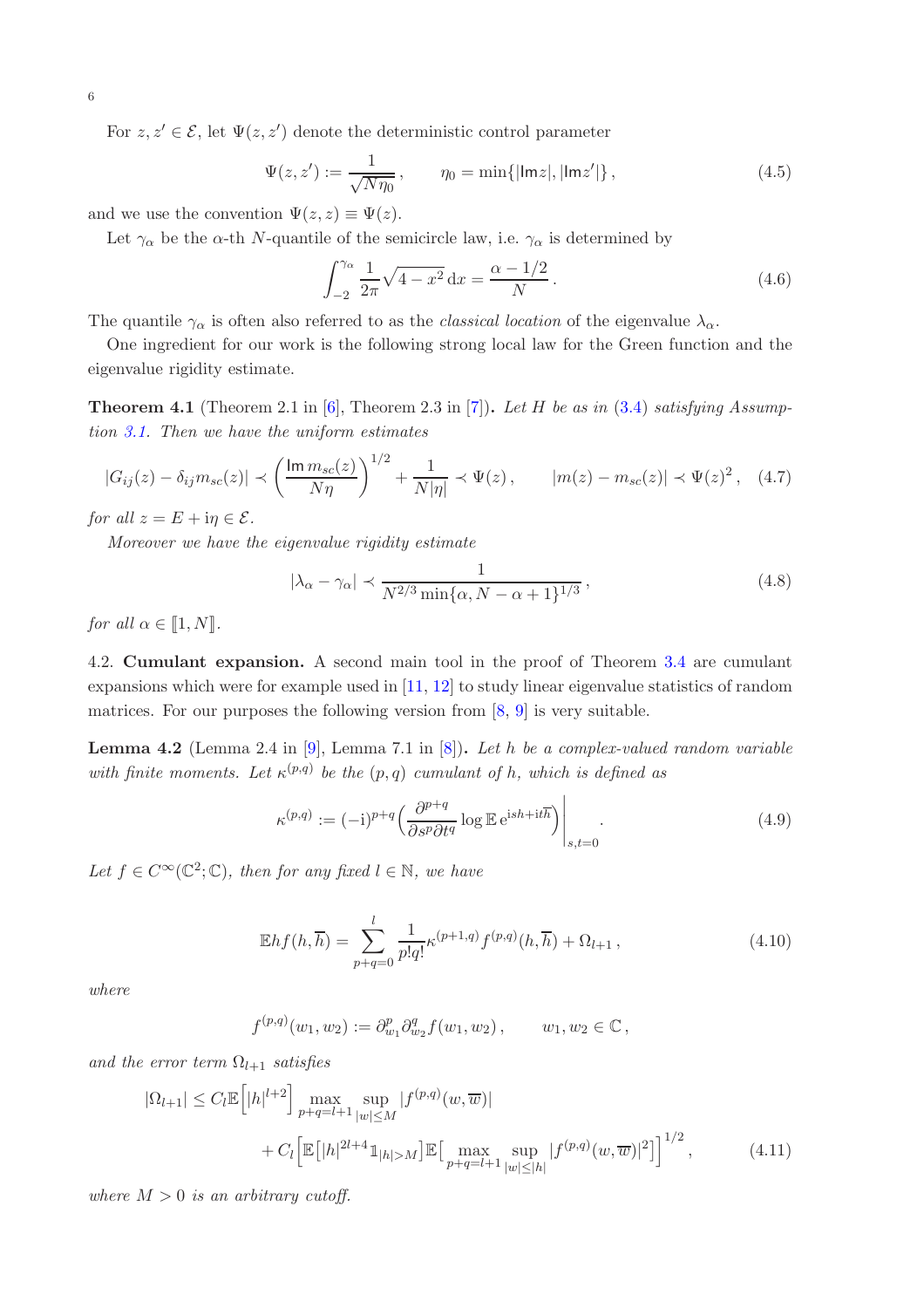We remark Lemma [4.2](#page-5-1) is a combination of Lemma 2.4 in  $[9]$  and Lemma 7.1  $[8]$ ; the combinatoric part comes from  $[8]$  and the error estimate is taken from  $[9]$ .

From [\(4.9\)](#page-5-2), the first few complex cumulants are given by

$$
\kappa^{(1,0)} = \mathbb{E}h, \qquad \kappa^{(1,1)} = \mathbb{E}|h|^2 - |\mathbb{E}h|^2, \qquad \kappa^{(2,0)} = \mathbb{E}h^2 - (\mathbb{E}h)^2,
$$

<span id="page-6-0"></span>etc., with  $\kappa^{(q,p)} = \kappa^{(p,q)}$ .

## 5. Proof of Theorem [3.4](#page-4-2)

The proof of Theorem [3.4](#page-4-2) is based on an essentially optimal estimate on a distinguished observable we introduce in this section; see [\(5.2\)](#page-6-1) below. We are going to prove Theorem [3.4](#page-4-2) for the case  $k = 2$ , the case of general k then follows easily by grouping all but one summands in [\(3.4\)](#page-3-1) together and viewing it as a single Wigner matrix.

Generalizing [\(2.4\)](#page-2-2), we introduce the auxiliary matrix

<span id="page-6-1"></span>
$$
\mathcal{H} := \sigma_2 H_1 - \sigma_1 H_2, \qquad (5.1)
$$

whose entries are independent centered random variables, up to the symmetry constraint, with variance  $\mathbb{E}|\mathcal{H}_{ij}|^2 = \frac{1}{N}$  $\frac{1}{N}(\sigma_1^2 + \sigma_2^2) = \frac{1}{N}$ ; see [\(3.3\)](#page-3-3). In order to prove Theorem [3.4,](#page-4-2) we derive a high moment estimate for observables of the form

$$
\frac{1}{N}\text{Tr}\mathcal{H}\text{Im}G(z_1)\mathcal{H}\text{Im}G(z_2) = \langle \mathcal{H}\text{Im}G(z_1)\mathcal{H}\text{Im}G(z_2) \rangle, \qquad z_1, z_2 \in \mathcal{E}, \qquad (5.2)
$$

where G denotes the Green function of H; see [\(4.2\)](#page-4-5) and the set  $\mathcal E$  was defined in [\(4.4\)](#page-4-6). The main technical result of this paper is the following proposition.

<span id="page-6-3"></span>**Proposition 5.1.** Under the assumptions of Theorem  $3.4$ , we have the estimate

<span id="page-6-2"></span>
$$
\langle \mathcal{H} \mathsf{Im} G(z_1) \mathcal{H} \mathsf{Im} G(z_2) \rangle \prec 1, \tag{5.3}
$$

uniformly in  $z_1, z_2 \in \mathcal{E}$ .

**Remark 5.2.** Using the deterministic bound  $||G(z)|| \le \frac{1}{|\eta|}$  and the bounds  $||H_1||$ ,  $||H_2|| \prec 1$ , which follow from [\(4.8\)](#page-5-3), we get the a priori bound

$$
\langle \mathcal{H} \text{Im} G(z_1) \mathcal{H} \text{Im} G(z_2) \rangle \prec \frac{1}{|\text{Im} z_1| \, |\text{Im} z_2|} \prec N^2 \,, \tag{5.4}
$$

on the spectral domain  $\mathcal E$ . Thus [\(5.3\)](#page-6-2) is an improvement of two orders in N and gives the correct size, up to factors of  $N^{\epsilon}$ .

The proof of Proposition [5.1](#page-6-3) is postponed to Section [7](#page-11-0) and we next show how it implies Theorem [3.4.](#page-4-2)

*Proof of Theorem [3.4.](#page-4-2)* In order to link  $(5.3)$  to  $(3.7)$  we observe that by spectral decomposition we have

$$
\frac{1}{N} \text{Tr} \mathcal{H} \text{Im} G(z_1) \mathcal{H} \text{Im} G(z_2) = \frac{1}{N} \sum_{\alpha,\beta=1}^{N} |w_{\alpha}^* \mathcal{H} w_{\beta}|^2 \frac{\eta_1}{(\lambda_{\alpha} - E_1)^2 + \eta_1^2} \frac{\eta_2}{(\lambda_{\beta} - E_2)^2 + \eta_2^2},\tag{5.5}
$$

where  $z_1 = E_1 + i\eta_1$ ,  $z_2 = E_2 + i\eta_2$ ,  $\eta_1 \neq 0$ ,  $\eta_2 \neq 0$ .

Fix now indices  $\alpha, \beta$  and choose  $E_1 = \lambda_\alpha$  and  $E_2 = \lambda_\beta$ , as well as  $\eta_1 = \eta_2 = N^{-1+\epsilon}$  such that  $z_1, z_2 \in \mathcal{E}$  with very high probability by [\(4.8\)](#page-5-3). Then we obtain from the uniform bound in  $(5.3)$  combined with the representation  $(5.5)$  the estimate

<span id="page-6-5"></span><span id="page-6-4"></span>
$$
|w_{\alpha}^* \mathcal{H} w_{\beta}|^2 \prec N \eta_1 \eta_2 \prec N^{-1}, \qquad (5.6)
$$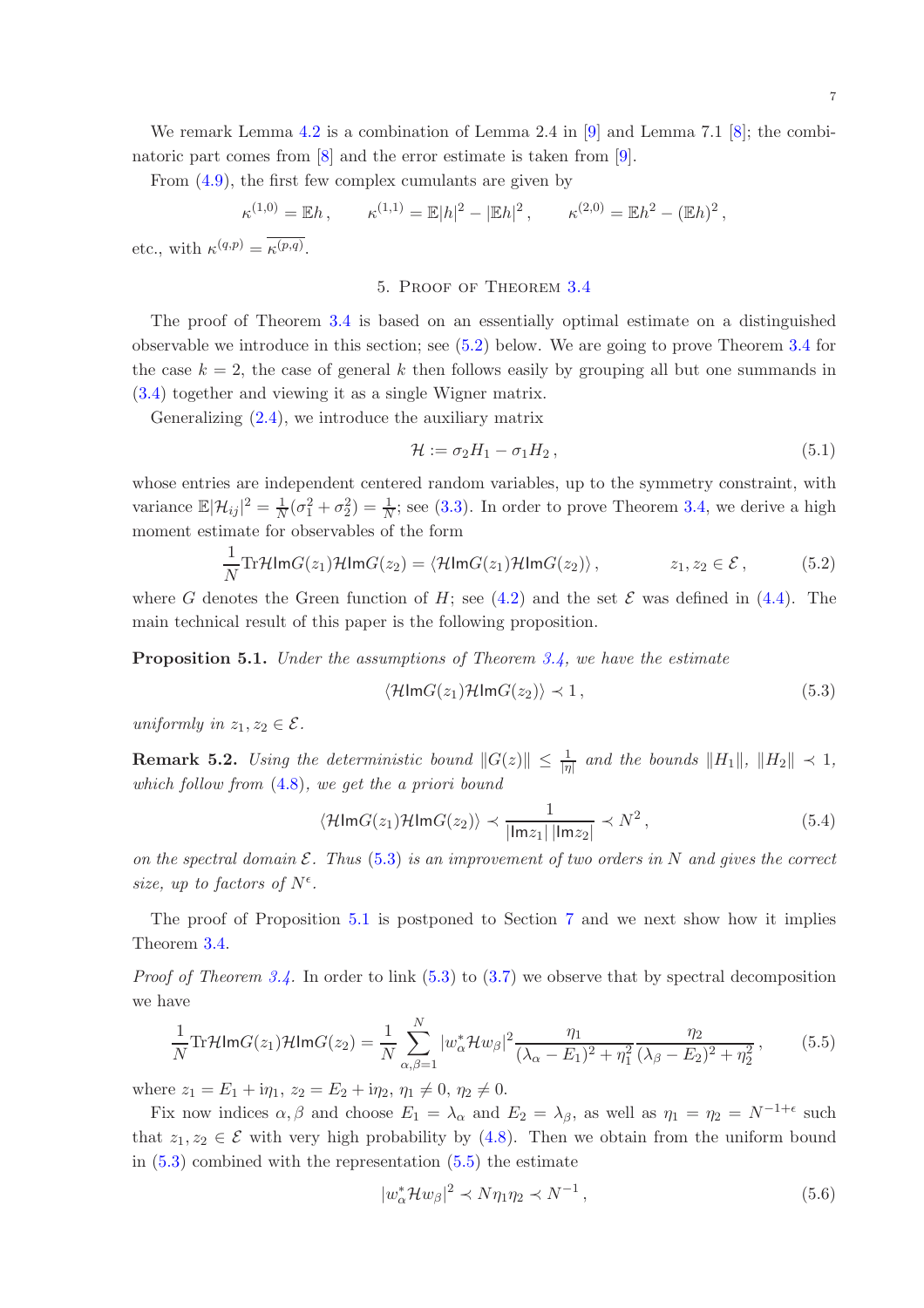8

for all  $\alpha, \beta \in [1, N]$ .

Next, similarly to  $(2.5)$ , we conclude by noticing that

$$
w_{\alpha}^* H_1 w_{\beta} - \sigma_1 \lambda_{\alpha} \delta_{\alpha\beta} = w_{\alpha}^* H_1 w_{\beta} - \sigma_1^2 w_{\alpha}^* H_1 w_{\beta} - \sigma_1 \sigma_2 w_{\alpha}^* H_2 w_{\beta}
$$
  
\n
$$
= \sigma_2^2 w_{\alpha}^* H_1 w_{\beta} - \sigma_1 \sigma_2 w_{\alpha}^* H_2 w_{\beta}
$$
  
\n
$$
= \sigma_2 w_{\alpha}^* H w_{\beta}
$$
  
\n
$$
= O_{\prec} \left(\frac{1}{\sqrt{N}}\right),
$$

<span id="page-7-2"></span>where we used  $(5.6)$ . This concludes the proof of Theorem [3.4.](#page-4-2)

## 6. Computation of the expectation

In this section we compute the expectation of the observable  $\langle \mathcal{H} \text{Im}G(z_1)\mathcal{H} \text{Im}G(z_2)\rangle$ . Since this random variable is, for  $z_1, z_2 \in \mathbb{C}^+$ , positive, the expectation already indicates its correct size. Also the estimation of the expectation unveils the cancellation mechanism Theorem [3.4](#page-4-2) eventually results from.

<span id="page-7-1"></span>Lemma 6.1. Let  $z_1, z_2 \in \mathcal{E}$ . Then,

$$
\mathbb{E}\left\langle \mathcal{H}\mathrm{Im}G(z_1)\mathcal{H}\mathrm{Im}G(z_2)\right\rangle = \mathrm{Im}m_{sc}(z_1)\mathrm{Im}m_{sc}(z_2) + O_{\prec}\left(\frac{1}{\sqrt{N}}\right) + O_{\prec}\left(\Psi^2(z_1, z_2)\right),\tag{6.1}
$$

where  $\Psi(z_1, z_2)$  is defined in [\(4.5\)](#page-5-4).

Proof. We start by noticing that it suffices to estimate

$$
\mathcal{X}(z, z') := \langle \mathcal{H}G(z)\mathcal{H}G(z') \rangle. \tag{6.2}
$$

for  $z = z_1, \overline{z}_1$  and  $z' = z_2, \overline{z}_2$ . Further introduce the short hand notation

$$
G \equiv G(z), \qquad G' \equiv G(z'). \tag{6.3}
$$

Moreover, note that we can write

$$
\mathcal{X}(z, z') = \frac{1}{N} \sum_{ijab} \mathcal{H}_{ij} \text{Tr}(\Delta^{ij} G \Delta^{ab} G') \mathcal{H}_{ab} , \qquad (6.4)
$$

where the matrix  $(\Delta^{ij})$  is defined to have entries  $(\Delta^{ij})_{nm} = \delta_{in}\delta_{im}$ , or using rank one operators

<span id="page-7-0"></span>
$$
\Delta^{ij} := |e_i\rangle\langle e_j| \,,\tag{6.5}
$$

where  $(e_i)_i$  is the canonical basis in  $\mathbb{C}^N$ . Recall that  $\sum_{ijab}$  indicates a sum over all indices from  $1$  to  $N.$ 

Our task is to compute

$$
\mathbb{E}\mathcal{X}(z,z') = \frac{1}{N} \sum_{ijab} \mathbb{E} \left[ \mathcal{H}_{ij} \text{Tr}(\Delta^{ij} G \Delta^{ab} G') \mathcal{H}_{ab} \right]. \tag{6.6}
$$

For this we use the cumulant expansions of Lemma [4.2.](#page-5-1) To get started, we need more notation. Let  $\kappa_{\iota,ij}^{(p,q)} = \kappa_{\iota,ji}^{(p,q)}$  denote the cumulants of the matrix entries  $h_{\iota,ij}$ ,  $\iota = 1,2$ . We will for simplicity assume for the moment that  $\mathbb{E}h^2_{i,ij} = 0$ , this condition can easily be relaxed; see Section [9.](#page-16-0) Together with Assumption [3.1](#page-3-2) this implies

$$
\kappa_{\iota,ij}^{(1,0)} = \kappa_{\iota,ij}^{(0,1)} = 0, \qquad \kappa_{\iota,ij}^{(1,1)} = \frac{1}{N}, \qquad \kappa_{\iota,ij}^{(2,0)} = \kappa_{\iota,ij}^{(0,2)} = 0.
$$
\n(6.7)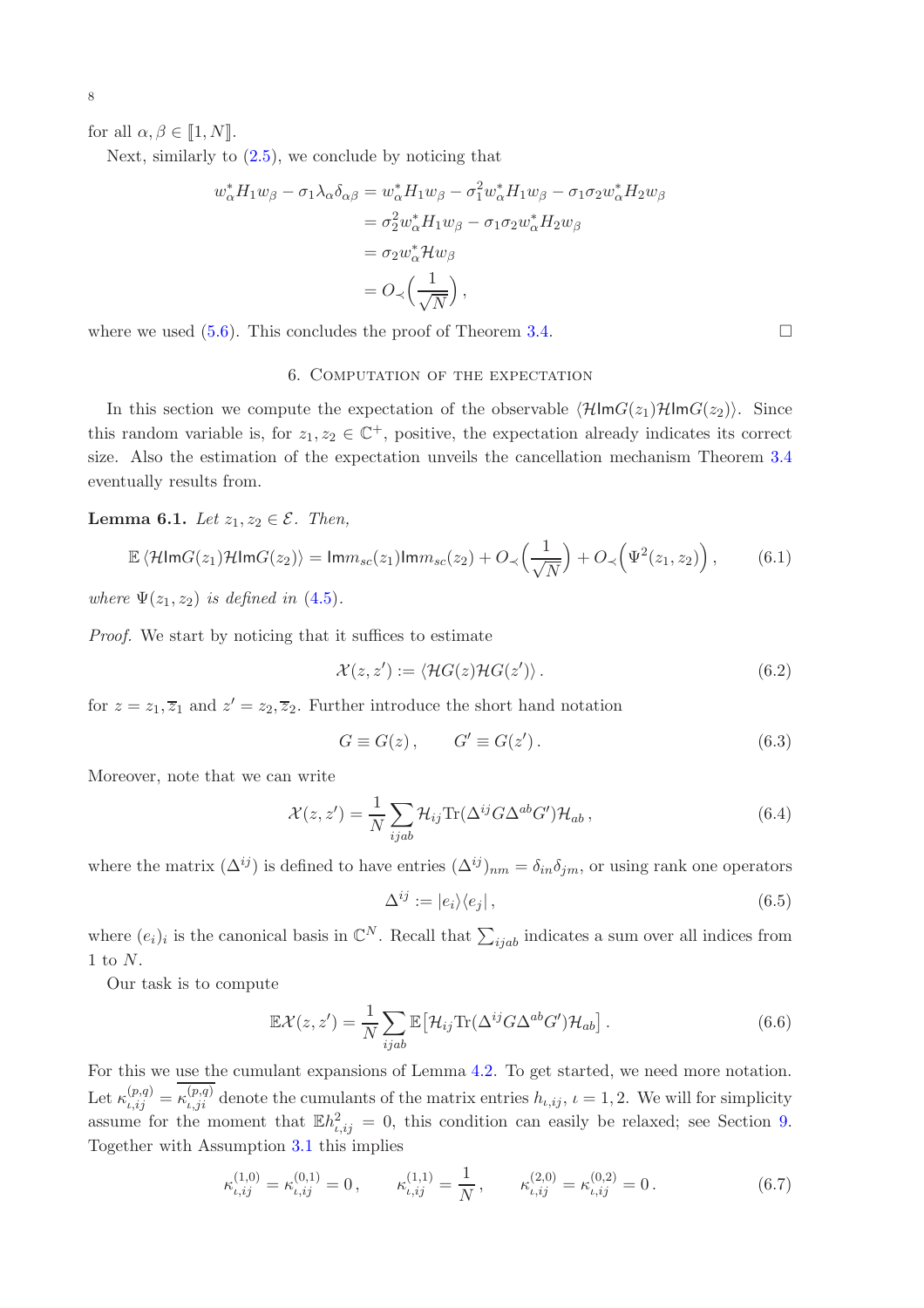Further, from [\(3.2\)](#page-3-4) in Assumption [3.1](#page-3-2) we have the estimates

$$
|\kappa_{\iota, ij}^{(p,q)}| \le \frac{C_{p+q}}{N^{\frac{p+q}{2}}}, \qquad p+q \ge 3.
$$
 (6.8)

Next, introduce the derivation operator

<span id="page-8-6"></span>
$$
\mathcal{D}_{ji} := (\sigma_2 \partial_{1,ji} - \sigma_1 \partial_{2,ji}), \qquad (6.9)
$$

where  $\partial_{\iota,j}i} \equiv \frac{\partial}{\partial h_{\iota}}$  $\frac{\partial}{\partial h_{\iota,ji}},\,\iota=1,2.$ 

We now have the computational rules,

<span id="page-8-7"></span><span id="page-8-4"></span><span id="page-8-1"></span><span id="page-8-0"></span>
$$
\mathcal{D}_{ji}\mathcal{H}_{ab} = \delta_{ja}\delta_{ib} , \qquad (6.10)
$$

where we used  $(3.3)$ , and

$$
\mathcal{D}_{ji}G(z) = -\sigma_2 \sigma_1 G(z) \Delta^{ji} G(z) + \sigma_1 \sigma_2 G(z) \Delta^{ji} G(z) = 0, \qquad (6.11)
$$

where we used the basic differential rule

$$
\partial_{\iota,j}G(z) = -G(z)\sigma_{\iota}\Delta^{ji}G(z), \qquad \iota = 1,2. \qquad (6.12)
$$

We will also require a higher order analogue of  $\mathcal{D}$ : For  $p, q \in \mathbb{N}$  define

$$
\mathcal{D}_{ji}^{(p,q)} := \frac{1}{p!q!} N^{\frac{p+q+1}{2}} \Big( \sigma_2 \kappa_{1,ji}^{(p,q+1)} \partial_{1,ji}^p \partial_{1,ij}^q - \sigma_1 \kappa_{2,ji}^{(p,q+1)} \partial_{2,ji}^p \partial_{2,ij}^q \Big), \tag{6.13}
$$

with this notation we have  $\mathcal{D}_{ji} = \mathcal{D}_{ji}^{(1,0)}$  and record that

<span id="page-8-5"></span>
$$
\mathcal{D}_{ji}^{(1,0)}G = 0, \qquad \mathcal{D}_{ji}^{(0,1)} = 0, \tag{6.14}
$$

where the first relation follows from [\(6.11\)](#page-8-0), while the second follows from  $\kappa^{(0,2)} = 0$ ; see [\(6.7\)](#page-7-0). With the notation in  $(6.13)$  we next recall Lemma [4.2](#page-5-1) to obtain the following cumulant expansion lemma.

<span id="page-8-2"></span>**Lemma 6.2.** Fix indices i, j and integers  $d, d'$ . Let F be a monomial in the Green function entries  $(G_{nm}(z))_{nm}$ ,  $(G_{nm}(z'))_{nm}$ , and matrix entries  $(\mathcal{H}_{nm})_{nm}$  of total degree d in the Green function entries and total degree d' in  $\mathcal{H}_{nm}$  where  $d' \leq d$ . Then for any fixed  $l \in \mathbb{N}$ ,

$$
\mathbb{E}_{ij} \mathcal{H}_{ij} F = \sum_{p+q=1}^{l} \frac{1}{N^{\frac{p+q+1}{2}}} \mathbb{E}_{ij} \mathcal{D}_{ji}^{(p,q)} F + \Omega_{l+1}(F) ,
$$
\n(6.15)

where  $\mathbb{E}_{ij}$  denotes the expectation with respect to the random variables  $h_{1,ij}$  and  $h_{2,ij}$ . The error term satisfies the bound

<span id="page-8-8"></span>
$$
|\Omega_{l+1}(F)| \prec N^{-(l+2)/2}, \qquad (6.16)
$$

where the explicit constants depend on  $d$  and  $d'$ , but are uniform in the matrix indices.

The proof of Lemma [6.2](#page-8-2) is postponed to Appendix [A.](#page-17-0) Lemma [6.2](#page-8-2) has the following direct corollary whose proof is postponed to Appendix [A,](#page-17-0) too.

<span id="page-8-3"></span>**Corollary 6.3.** Fix indices i, j. Let F be a monomial in the Green function entries  $(G_{nm}(z))_{nm}$ ,  $(G_{nm}(z'))_{nm}$ , and matrix entries  $(\mathcal{H}_{nm})_{nm}$  of total degree d in Green function entries and total degree d' in  $\mathcal{H}_{nm}$  where  $d' \leq d$ . Then for any fixed  $l \in \mathbb{N}$ ,

$$
\mathbb{E}\mathcal{H}_{ij}F = \sum_{p+q=1}^{l} \frac{1}{N^{\frac{p+q+1}{2}}}\mathbb{E}\mathcal{D}_{ji}^{(p,q)}F + \mathbb{E}\Omega_{l+1}(F)\,,\tag{6.17}
$$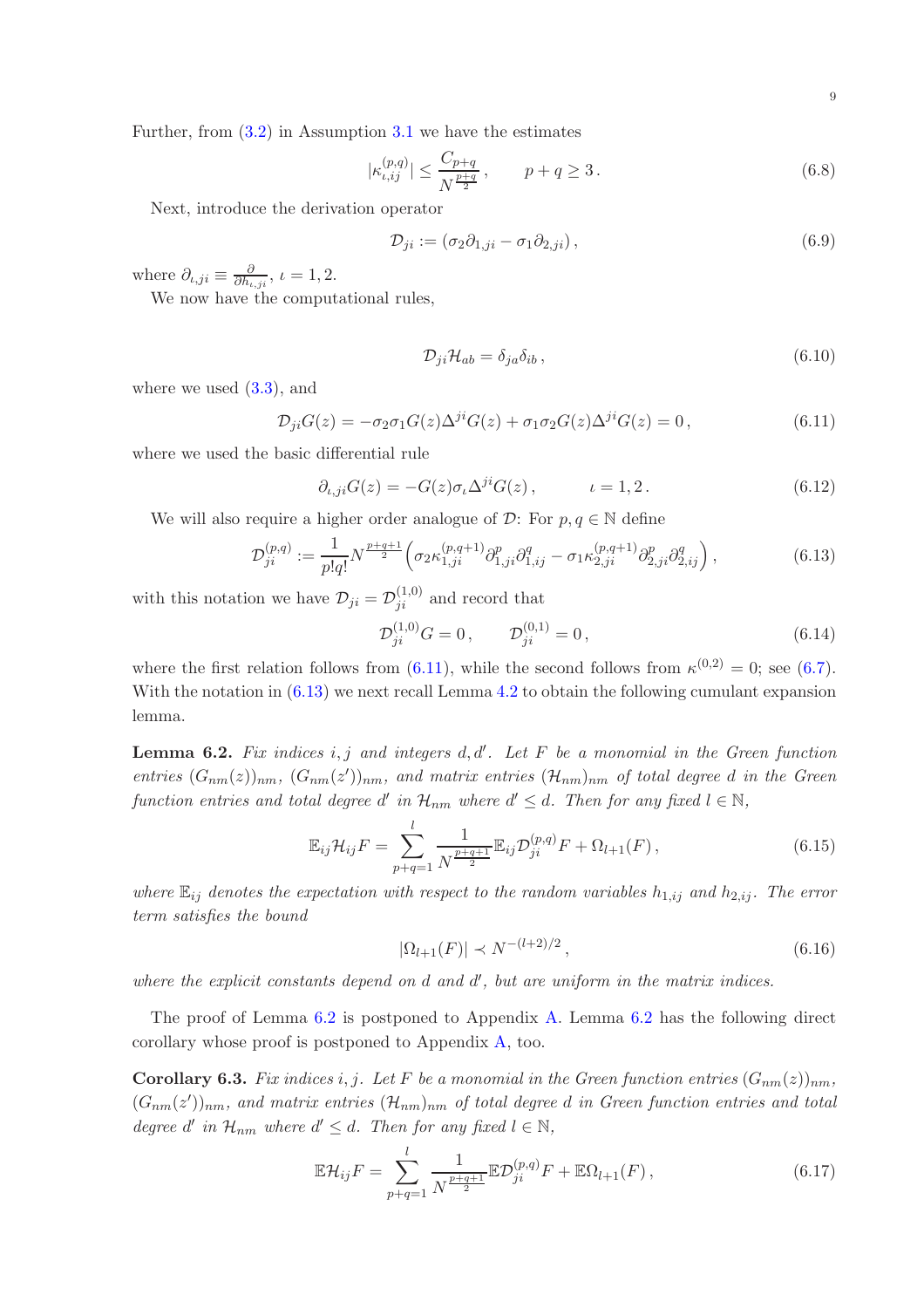where the error term satisfies the bound

<span id="page-9-0"></span>
$$
|\mathbb{E}\Omega_{l+1}(F)| \prec N^{-(l+2)/2}, \qquad (6.18)
$$

where the explicit constants depend on  $d$  and  $d'$ , but are uniform in the matrix indices.

With Corollary  $6.3$  and the computational rules  $(6.10)$  and  $(6.14)$  at hand, we begin to compute the expectation of  $\mathcal{X}(z, z')$ :

$$
\mathbb{E}\mathcal{X}(z,z') = \frac{1}{N} \sum_{ijab} \mathbb{E}\mathcal{H}_{ij} \text{Tr}(\Delta^{ij}G\Delta^{ab}G')\mathcal{H}_{ab}
$$
  
\n
$$
= \frac{1}{N} \sum_{p+q=1}^{l} \frac{1}{N^{\frac{p+q+1}{2}}} \sum_{ijab} \mathbb{E}\mathcal{D}_{ji}^{(p,q)} \Big[ \text{Tr}(\Delta^{ij}G\Delta^{ab}G')\mathcal{H}_{ab} \Big] + O_{\prec}(N^{(-l+4)/2})
$$
  
\n
$$
= \frac{1}{N^2} \sum_{ijab} \mathbb{E}\mathcal{D}_{ji}^{(1,0)} \Big[ \text{Tr}(\Delta^{ij}G\Delta^{ab}G')\mathcal{H}_{ab} \Big]
$$
  
\n
$$
+ \frac{1}{N} \sum_{p+q=2}^{l} \frac{1}{N^{\frac{p+q+1}{2}}} \sum_{ijab} \mathbb{E}\mathcal{D}_{ji}^{(p,q)} \Big[ \text{Tr}(\Delta^{ij}G\Delta^{ab}G')\mathcal{H}_{ab} \Big] + O_{\prec}(N^{(-l+4)/2}), \quad (6.19)
$$

where we used Corollary [6.3](#page-8-3) together with  $(6.8)$  and power counting to estimate the error term from cutting the cumulant expansion at order l to be  $N^{-1}N^4O \langle (N^{-(l+2)/2}) = O \langle (N^{(-l+4)/2})$ .

We first focus on the first term on the right side of  $(6.19)$ . Using  $(6.10)$  and  $(6.11)$ , we get

$$
\frac{1}{N^2} \sum_{ijab} \mathbb{E} \mathcal{D}_{ji}^{(1,0)} \Big[ \text{Tr}(\Delta^{ij} G \Delta^{ab} G') \mathcal{H}_{ab} \Big] = \frac{1}{N^2} \sum_{ijab} \mathbb{E} \text{Tr}(\Delta^{ij} G \Delta^{ab} G') \delta_{ja} \delta_{ib}
$$

$$
+ \frac{1}{N^2} \sum_{ijab} \mathbb{E} \text{Tr}(\Delta^{ij} (\mathcal{D}_{ji} G) \Delta^{ab} G') \mathcal{H}_{ab}
$$

$$
+ \frac{1}{N^2} \sum_{ijab} \mathbb{E} \text{Tr}(\Delta^{ij} G \Delta^{ab} (\mathcal{D}_{ji} G')) \mathcal{H}_{ab}
$$

$$
= \frac{1}{N^2} \sum_{ij} \mathbb{E} G_{jj} G'_{ii} = \mathbb{E} m(z) m(z'), \qquad (6.20)
$$

Note that the only non-zero term is when  $\mathcal{D}_{ji}$  acts on  $\mathcal{H}_{ab}$ . By the local law in [\(4.7\)](#page-5-5), and the deterministic estimate  $|m(z)| \leq \frac{1}{|\eta|} \leq N$  together with item (3) of Lemma [3.3,](#page-3-5) the first term on the right side of  $(6.19)$  is thus given by

<span id="page-9-2"></span>
$$
\frac{1}{N^2} \sum_{ijab} \mathbb{E} \mathcal{D}_{ji}^{(1,0)} \Big[ \text{Tr}(\Delta^{ij} G \Delta^{ab} G') \mathcal{H}_{ab} \Big] = m_{sc}(z) m_{sc}(z') + O_{\prec}(\Psi(z, z')^2). \tag{6.21}
$$

Consider next the second term on the right of  $(6.19)$ . We are going to use yet another cumulant expansion with respect to  $\mathcal{H}_{ab}$  to exploit further cancellation based on [\(6.14\)](#page-8-5). For this purpose we first note that if  $\{a, b\} \neq \{i, j\}$  as sets, then

<span id="page-9-1"></span>
$$
\mathcal{D}_{ji}^{(p,q)}\big(\text{Tr}(\Delta^{ij}G\Delta^{ab}G')\mathcal{H}_{ab}\big) = \mathcal{H}_{ab}\mathcal{D}_{ji}^{(p,q)}\big(\text{Tr}(\Delta^{ij}G\Delta^{ab}G')\big)\,,\tag{6.22}
$$

because then  $\partial_{1,ij}\mathcal{H}_{ab} = \partial_{2,ij}\mathcal{H}_{ab} = 0$ . If  $\{a,b\} = \{i,j\}$ , then by power counting using  $|\mathcal{H}_{ab}| \prec 1$ and the boundedness of the Green function entries, we can estimate

$$
\left| \frac{1}{N} \sum_{p+q=2}^{l} \frac{1}{N^{\frac{p+q+1}{2}}} \sum_{ijab} \mathbb{1}_{(\{a,b\}=\{i,j\})} \mathbb{E} \mathcal{D}_{ji}^{(p,q)} \left[ \text{Tr}(\Delta^{ij} G \Delta^{ab} G') \mathcal{H}_{ab} \right] \right| \prec \frac{1}{N} \frac{1}{N^{3/2}} N^2 \prec \frac{1}{\sqrt{N}},
$$

10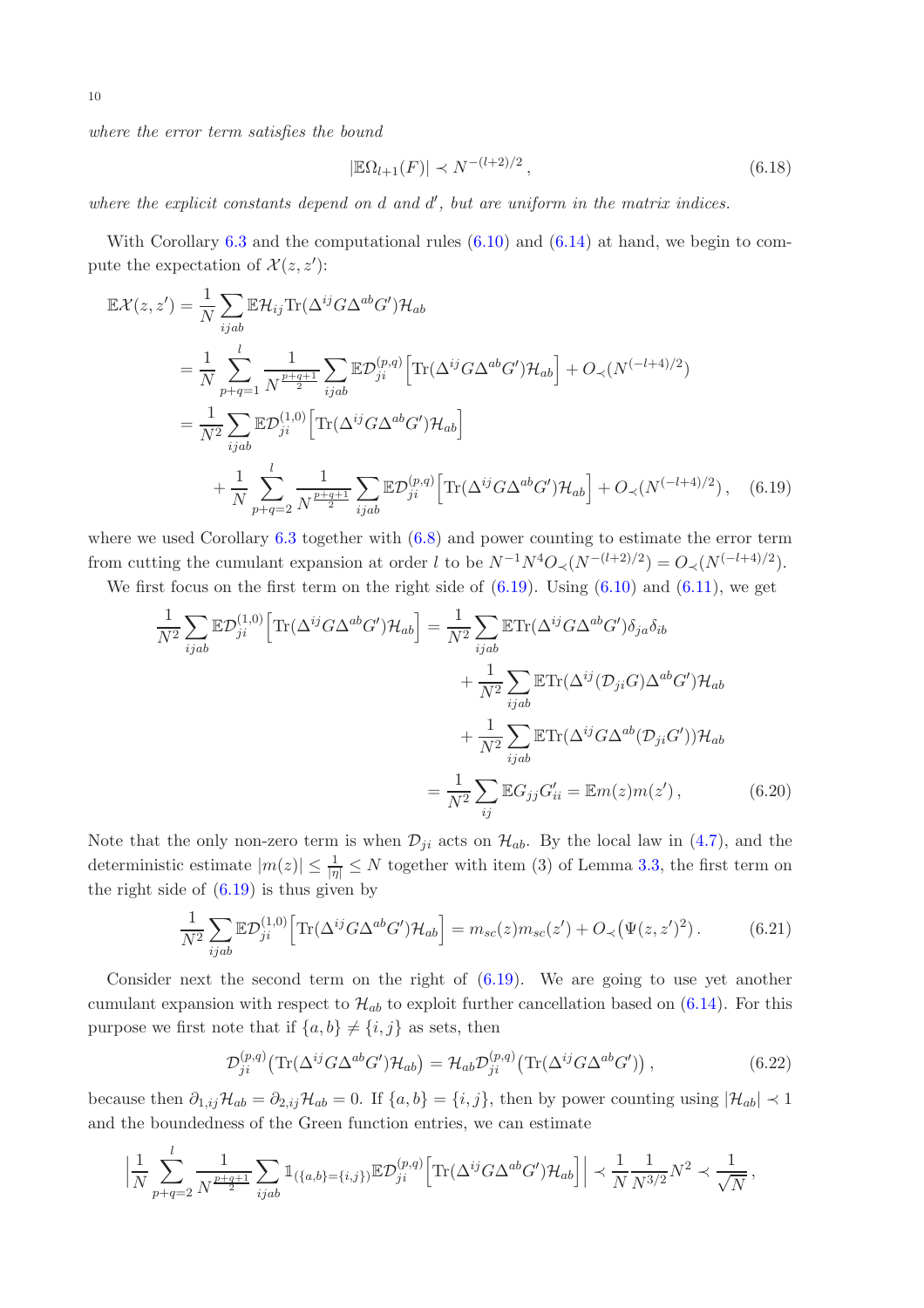where we tacitly used item  $(3)$  of Lemma [3.3,](#page-3-5) together with Hölder's inequality and the deterministic estimate  $||G(z)|| \le |\eta|^{-1} \le N$  and the moment bounds in [\(3.2\)](#page-3-4). Hence, we have for the second term on the right side of [\(6.19\)](#page-9-0) that

<span id="page-10-2"></span>
$$
\frac{1}{N} \sum_{p+q=2}^{l} \frac{1}{N^{\frac{p+q+1}{2}}} \sum_{ijab} \mathbb{E} \mathcal{D}_{ji}^{(p,q)} \text{Tr}(\Delta^{ij} G \Delta^{ab} G') \mathcal{H}_{ab} \n= \frac{1}{N} \sum_{p+q=2}^{l} \frac{1}{N^{\frac{p+q+1}{2}}} \sum_{\{i,j\} \neq \{a,b\}} \mathbb{E} \mathcal{H}_{ab} \mathcal{D}_{ji}^{(p,q)} \text{Tr}(\Delta^{ij} G \Delta^{ab} G') + O_{\prec}(\frac{1}{\sqrt{N}}).
$$
\n(6.23)

Next, using a cumulant expansion to order l with respect to  $\mathcal{H}_{ab}$ , we get

$$
\frac{1}{N} \sum_{p+q=2}^{l} \frac{1}{N^{\frac{p+q+1}{2}}} \sum_{\{i,j\} \neq \{a,b\}} \mathbb{E} \mathcal{D}_{ji}^{(p_1,q_1)} \text{Tr}(\Delta^{ij} G \Delta^{ab} G') \mathcal{H}_{ab} \n= \frac{1}{N} \sum_{\substack{p_1+q_1=2 \\ p_2+q_2=1}}^{l} \frac{1}{N^{\frac{p_1+q_1+p_2+q_2+2}{2}}} \sum_{\{i,j\} \neq \{a,b\}} \mathbb{E} \mathcal{D}_{ba}^{(p_2,q_2)} \mathcal{D}_{ji}^{(p_1,q_1)} \text{Tr}(\Delta^{ij} G \Delta^{ab} G') + O_{\prec}(N^{(-l+1)/2}).
$$

By [\(6.14\)](#page-8-5), we see that the terms with  $p_2 + q_2 = 1$  yield a zero contribution, so we have

$$
\frac{1}{N} \sum_{p+q=2}^{l} \frac{1}{N^{\frac{p+q+1}{2}}} \sum_{\{i,j\} \neq \{a,b\}} \mathbb{E} \mathcal{D}_{ji}^{(p,q)} \text{Tr}(\Delta^{ij} G \Delta^{ab} G') \mathcal{H}_{ab} \n= \frac{1}{N} \sum_{\substack{p_1+q_1=2 \\ p_2+q_2=2}}^{l} \frac{1}{N^{\frac{p_1+q_1+p_2+q_2+2}{2}}} \sum_{\{i,j\} \neq \{a,b\}} \mathbb{E} \mathcal{D}_{ba}^{(p_2,q_2)} \mathcal{D}_{ji}^{(p_1,q_1)} \text{Tr}(\Delta^{ij} G \Delta^{ab} G') + O_{\prec}(N^{(-l+1)/2}) \n= \frac{1}{N^4} \sum_{\{i,j\} \neq \{a,b\}} \mathbb{E} \mathcal{D}_{ba}^{(1,1)} \mathcal{D}_{ji}^{(1,1)} \text{Tr}(\Delta^{ij} G \Delta^{ab} G')
$$
\n
$$
+ \frac{1}{N} \sum_{p_1+q_1+p_2+q_2 \geq 5} \frac{1}{N^{\frac{p_1+q_1+p_2+q_2+2}{2}}} \sum_{\{i,j\} \neq \{a,b\}} \mathbb{E} \mathcal{D}_{ba}^{(p_2,q_2)} \mathcal{D}_{ji}^{(p_1,q_1)} \text{Tr}(\Delta^{ij} G \Delta^{ab} G')
$$
\n
$$
+ O_{\prec}(N^{(-l+1)/2}). \tag{6.24}
$$

Using the local law for the Green function entries in  $(4.7)$  and Lemma [3.3,](#page-3-5) we can easily bound the second term on the right side by

<span id="page-10-1"></span><span id="page-10-0"></span>
$$
\left| \frac{1}{N} \sum_{p_1+q_1+p_2+q_2 \ge 5}^{l} \frac{1}{N^{\frac{p_1+q_1+p_2+q_2+2}{2}} \sum_{\{i,j\} \ne \{a,b\}} \mathbb{E} \mathcal{D}_{ba}^{(p_2,q_2)} \mathcal{D}_{ji}^{(p_1,q_1)} \text{Tr}(\Delta^{ij} G \Delta^{ab} G') \right| \prec \frac{1}{\sqrt{N}}.
$$
 (6.25)

For the first term on the right side of [\(6.24\)](#page-10-0), we observe that  $\mathcal{D}_{ba}^{(1,1)}\mathcal{D}_{ji}^{(1,1)}$  contains four partial derivatives. When those act on the Green function entries  $\text{Tr}(\Delta^{ij}G\Delta^{ab}G') = G_{ja}G'_{bi}$  they create by  $(6.12)$  monomials of degree six in the Green function entries. Assuming that  $a, b, i, j$  are all distinct, the four partial derivatives will create diagonal as well as off-diagonal Green function entries when acting on  $G_{ja}G'_{bi}$  since, e.g.  $\partial_{1,ba}G_{ja} = -\sigma_1 G_{jb}G_{aa}$ . Note that the total number of off-diagonal entries does not decrease, hence each resulting monomial contains at least two off-diagonal entries. In power counting we count diagonal entries as  $O(1)$  while the off-diagonal are counted as  $O_{\prec}(\Psi)$ . If there are coincidences among the indices, we gain a factor  $1/N$  in the summation for each coincidence, hence those are negligible when compared with  $\Psi^2$ . We hence have the estimate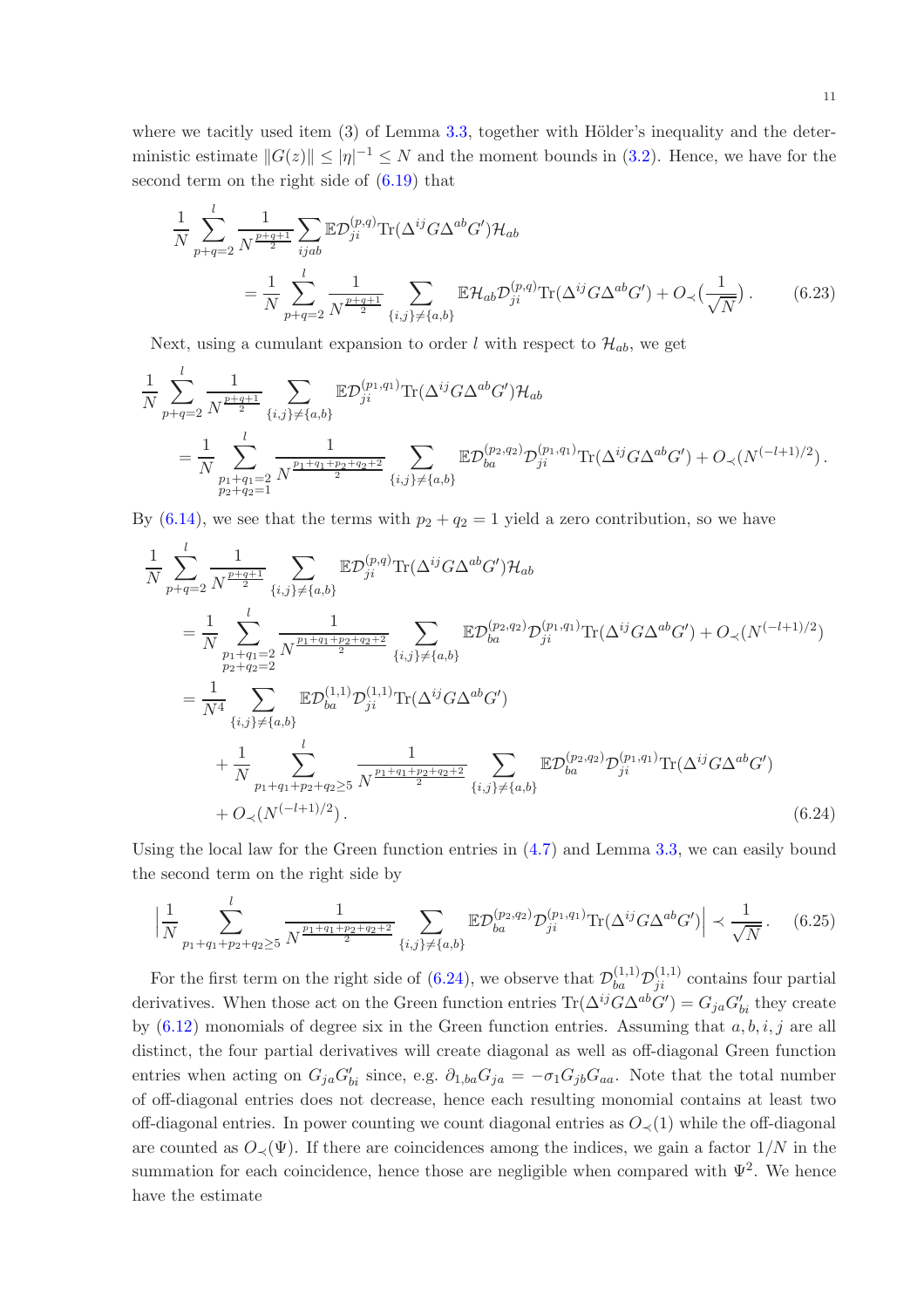$$
\left| \frac{1}{N^4} \sum_{\{i,j\} \neq \{a,b\}} \mathbb{E} \mathcal{D}_{ba}^{(1,1)} \mathcal{D}_{ji}^{(1,1)} \text{Tr}(\Delta^{ij} G \Delta^{ab} G') \right| \prec (\Psi(z, z'))^2. \tag{6.26}
$$

In sum, choosing  $l \geq 5$ , we get from  $(6.26)$ ,  $(6.25)$ ,  $(6.23)$ , and  $(6.21)$  that

$$
\mathbb{E}\mathcal{X}(z,z') = \frac{1}{N}\mathbb{E}\text{Tr}\mathcal{H}G(z)\mathcal{H}G(z') = m_{sc}(z)m_{sc}(z') + O_{\prec}\big((\Psi(z,z'))^2\big) + O_{\prec}\big(\frac{1}{\sqrt{N}}\big).
$$
 (6.27)

<span id="page-11-0"></span>Using linear combinations, Lemma [6.1](#page-7-1) follows directly from  $(6.27)$ .

# <span id="page-11-2"></span><span id="page-11-1"></span>7. Proof of Proposition [5.1](#page-6-3)

In the previous section we identified the expectation of  $\langle \mathcal{H}GHG' \rangle$  in Lemma [6.1.](#page-7-1) In the current section, we will control the higher moments of  $\langle \mathcal{H}GHG' \rangle$  to obtain a high probability bound required to prove Proposition [5.1.](#page-6-3)

<span id="page-11-8"></span>Proposition 7.1. Under the assumptions of Theorem [3.4,](#page-4-2) we have

<span id="page-11-5"></span>
$$
\mathcal{X}(z, z') = m(z)m(z') + O_{\prec}(1),\tag{7.1}
$$

uniformly in  $z, z' \in \mathcal{E}$ .

*Proof.* We rewrite  $\mathcal{X}$  as

$$
\mathcal{X}(z, z') = \frac{1}{N} \sum_{ijab} \mathcal{H}_{ij} \text{Tr}(\Delta^{ij} G \Delta^{ab} G') \mathcal{H}_{ab} =: \frac{1}{N} \sum_{ijab} \mathcal{H}_{ij} X^{ijab} \mathcal{H}_{ab} ,
$$
 (7.2)

where we introduced

<span id="page-11-6"></span>
$$
X^{ijab} \equiv \text{Tr}(\Delta^{ij} G \Delta^{ab} G') = G_{ja} G'_{bi}.
$$
\n(7.3)

As in Section [6,](#page-7-2) we assume for the moment that  $\mathbb{E}h_{i,ij}^2 = 0$ ,  $\iota = 1, 2, i, j \in [1, N]$ . This implies that  $\kappa_{i,ij}^{(0,2)} = \kappa_{i,ij}^{(2,0)} = 0$  as well as  $\mathcal{D}_{ji}^{(0,1)} \equiv 0$ . We are going to explain in Section [9](#page-16-0) how this additional assumption can easily be dropped.

Next, we observe from  $(6.10)$  and  $(6.14)$  that

$$
\frac{1}{N^2} \sum_{ijab} \mathcal{D}_{ji}^{(1,0)} X^{ijab} \mathcal{H}_{ab} = \frac{1}{N^2} \sum_{ij} G_{ii} G'_{jj} = m(z) m(z') := \varkappa(z, z'), \tag{7.4}
$$

where we introduce the shorthand  $\varkappa$ . For  $n, m \in \mathbb{N}$ , define

<span id="page-11-7"></span><span id="page-11-4"></span><span id="page-11-3"></span>
$$
P(n,m) := (\mathcal{X} - \varkappa)^n \overline{(\mathcal{X} - \varkappa)}^m.
$$
\n(7.5)

Fix a (large)  $D \in \mathbb{N}$ ,  $z, z' \in \mathcal{E}$ , and consider

$$
\mathbb{E}P(D,D) = \sum_{\mathbf{i}\mathbf{j}\mathbf{a}\mathbf{b}} \mathbb{E}\left[\prod_{n=1}^{D} \left(\frac{1}{N} \mathcal{H}_{i_n j_n} X^{i_n j_n a_n b_n} \mathcal{H}_{a_n b_n} - \frac{1}{N^2} \delta_{j_n a_n} \delta_{i_n b_n} G_{i_n i_n} G_{j_n j_n}\right) \times \prod_{n=D+1}^{2D} \left(\frac{1}{N} \mathcal{H}_{j_n i_n} \overline{X^{i_n j_n a_n b_n}} \mathcal{H}_{b_n a_n} - \frac{1}{N^2} \delta_{j_n a_n} \delta_{i_n b_n} \overline{G_{i_n i_n}} \overline{G_{j_n j_n}}\right)\right], \quad (7.6)
$$

where  $\mathbf{i} = (i_1, i_2, \dots, i_{2D}) \in [1, N]^{2D}$ , and similarly  $\mathbf{j}, \mathbf{a}, \mathbf{b} \in [1, N]^{2D}$  are 8D free summation indices corresponding to 4D factors of H's. In the expression above, we call, for each n,  $\mathcal{H}_{i_nj_n}$ and  $\mathcal{H}_{a_n b_n}$  'twins'.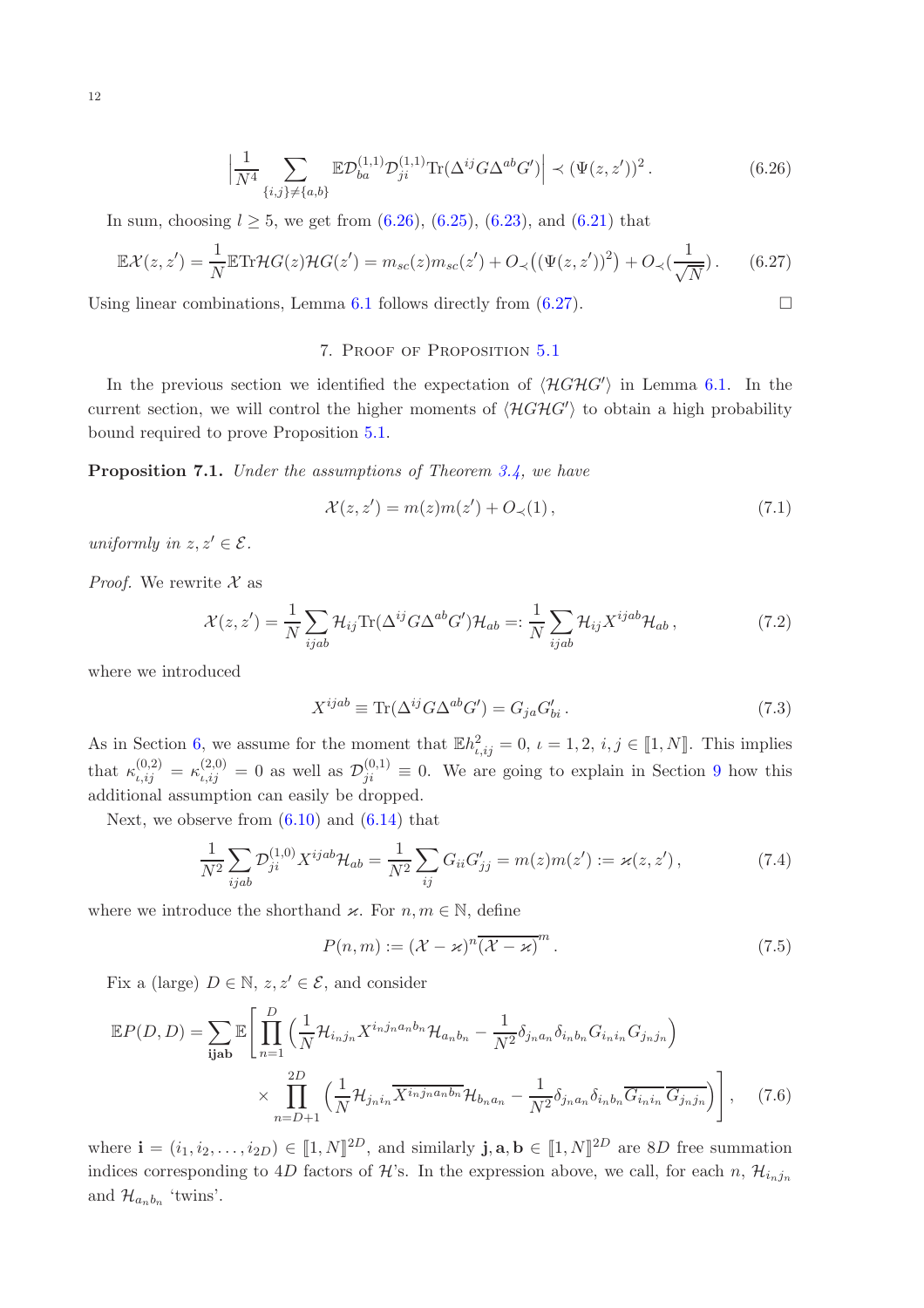We now successively use the cumulant expansions from Corollary [6.3](#page-8-3) to expand the summands in [\(7.6\)](#page-11-3) in all the factors of  $\mathcal{H}$ 's. We start by expanding in the variable  $\mathcal{H}_{i_1j_1}$  to obtain

<span id="page-12-0"></span>
$$
\mathbb{E}\Big[\big(\mathcal{X}(z,z') - \varkappa(z,z')\big)P(D-1,D)\Big] \n= \frac{1}{N} \sum_{p_1+q_1=1}^{l} \sum_{i_1j_1a_1b_1} \frac{1}{N^{\frac{p_1+q_1+1}{2}}}\mathbb{E}\Big[\mathcal{D}_{j_1i_1}^{(p_1,q_1)}\Big[X^{i_1j_1a_1b_1}\mathcal{H}_{a_1b_1}P(D-1,D)\Big]\Big] \n- \mathbb{E}\Big[\varkappa P(D-1,D)\Big] + \mathbb{E}\Big[\mathcal{O}_{\prec}(N^{\frac{-l+4}{2}})P(D-1,D)\Big].
$$
\n(7.7)

First, using that  $|\mathcal{X}| \leq \eta_0^{-2} \leq N^2$  and  $|\varkappa| \leq \eta_0^{-2} \leq N^2$ , with  $\eta_0 = \min\{|\text{Im}z|, |\text{Im}z'|\}$ , the third term on the right of [\(7.7\)](#page-12-0) is bounded as  $O\left(\sqrt{N-\frac{l+4}{2}}+(4D-2)\right)$ , hence for  $l\geq 10D$ , that error term is bounded as  $O\left(\left(\frac{1}{\sqrt{N}}\right)^{2D}\right)$ . Here, we also tacitly used, as we will do repeatedly below, item (3) of Lemma [3.3](#page-3-5) to justify the estimate. Second, in the first term on the right, for  $p + q = 1$ , we consider the derivation  $\mathcal{D}_{j_1 i_1}^{(1,0)}$  $j_{1}^{(1,0)}$  (recall from [\(6.7\)](#page-7-0) that  $\mathcal{D}_{j_1}^{(0,1)}$  $j_{1}^{(0,1)}=0$ . When  $\mathcal{D}_{j_1i_1}^{(1,0)}$  $j_1i_1^{(1,0)}$  acts on a Green function in  $X^{i_1 j_1 a_1 b_1}$  we get a zero contribution thanks to [\(6.14\)](#page-8-5). If  $\mathcal{D}_{j_1 i_1}^{(1,0)}$  $j_1 i_1^{(1,0)}$  acts on its twin  $\mathcal{H}_{a_1 b_1}$ we generate by [\(7.4\)](#page-11-4) the term  $\mathbb{E}[\varkappa P(D-1,D)]$  which will precisely cancel with the second term on the right side of [\(7.7\)](#page-12-0).

Thus, choosing  $l \geq 10D$ , we have

<span id="page-12-1"></span>
$$
\mathbb{E}P(D,D) = \frac{1}{N^2} \sum_{i_1 j_1 a_1 b_1} \mathbb{E}\Big[X^{i_1 j_1 a_1 b_1} \mathcal{H}_{a_1 b_1} \mathcal{D}_{j_1 i_1}^{(1,0)} P(D-1,D)\Big] + \frac{1}{N} \sum_{p_1+q_1=2}^l \sum_{i_1 j_1 a_1 b_1} \frac{1}{N^{\frac{p_1+q_1+1}{2}}} \mathbb{E}\Big[\mathcal{D}_{j_1 i_1}^{(p_1,q_1)} \Big[X^{i_1 j_1 a_1 b_1} \mathcal{H}_{a_1 b_1} P(D-1,D)\Big]\Big] + O_{\prec}\Big(\big(\frac{1}{\sqrt{N}}\big)^{2D}\Big).
$$
\n(7.8)

Consider now the first term on the right side of [\(7.8\)](#page-12-1). When  $\mathcal{D}_{j_1 i_1}^{(1,0)}$  $j_1i_1^{(1,0)}$  acts on  $P(D-1, D)$  it either acts on a Green function entry  $G_{i_nj_n}$  or  $G_{a_nb_n}$ , or it acts on  $\mathcal{H}_{i_nj_n}$  or  $\mathcal{H}_{a_nb_n}$ ,  $n \in [2,\ldots,2D]$ . In the former case we get by  $(6.14)$  a zero contribution, in the latter case by  $(6.10)$  the number of free summation indices in  $P(D-1, D)$  gets reduced from  $4(2D-1)$  to  $4(2D-1)-2$ . Bearing this in mind, we expand the first term on the right side of  $(7.8)$  using  $\mathcal{H}_{a_1b_1}$  to obtain, with  $l \geq 10D$ ,

<span id="page-12-2"></span>
$$
\frac{1}{N^2} \sum_{i_1 j_1 a_1 b_1} \mathbb{E} \Big[ X^{i_1 j_1 a_1 b_1} \mathcal{H}_{a_1 b_1} \mathcal{D}_{j_1 i_1}^{(1,0)} P(D-1, D) \Big] \n= \frac{1}{N^2} \sum_{i_1 j_1 a_1 b_1} \sum_{p_2 + q_2 = 1} \frac{1}{N^{\frac{p_2 + q_2 + 1}{2}}} \mathbb{E} \Big[ \mathcal{D}_{b_1 a_1}^{(p_2, q_2)} \Big[ X^{i_1 j_1 a_1 b_1} \mathcal{D}_{j_1 i_1}^{(1,0)} P(D-1, D) \Big] \Big] + O_{\prec} \Big( \big(\frac{1}{\sqrt{N}}\big)^{2D} \Big), \n= \frac{1}{N^2} \sum_{i_1 j_1 a_1 b_1} \frac{1}{N} \mathbb{E} \Big[ X^{i_1 j_1 a_1 b_1} \mathcal{D}_{b_1 a_1}^{(1,0)} \mathcal{D}_{j_1 i_1}^{(1,0)} P(D-1, D) \Big] \n+ \frac{1}{N^2} \sum_{i_1 j_1 a_1 b_1} \sum_{p_2 + q_2 = 2} \frac{1}{N^{\frac{p_2 + q_2 + 1}{2}}} \mathbb{E} \Big[ \mathcal{D}_{b_1 a_1}^{(p_2, q_2)} \Big[ X^{i_1 j_1 a_1 b_1} \mathcal{D}_{j_1 i_1}^{(1,0)} P(D-1, D) \Big] \Big] \n+ O_{\prec} \Big( \big(\frac{1}{\sqrt{N}}\big)^{2D} \Big), \tag{7.9}
$$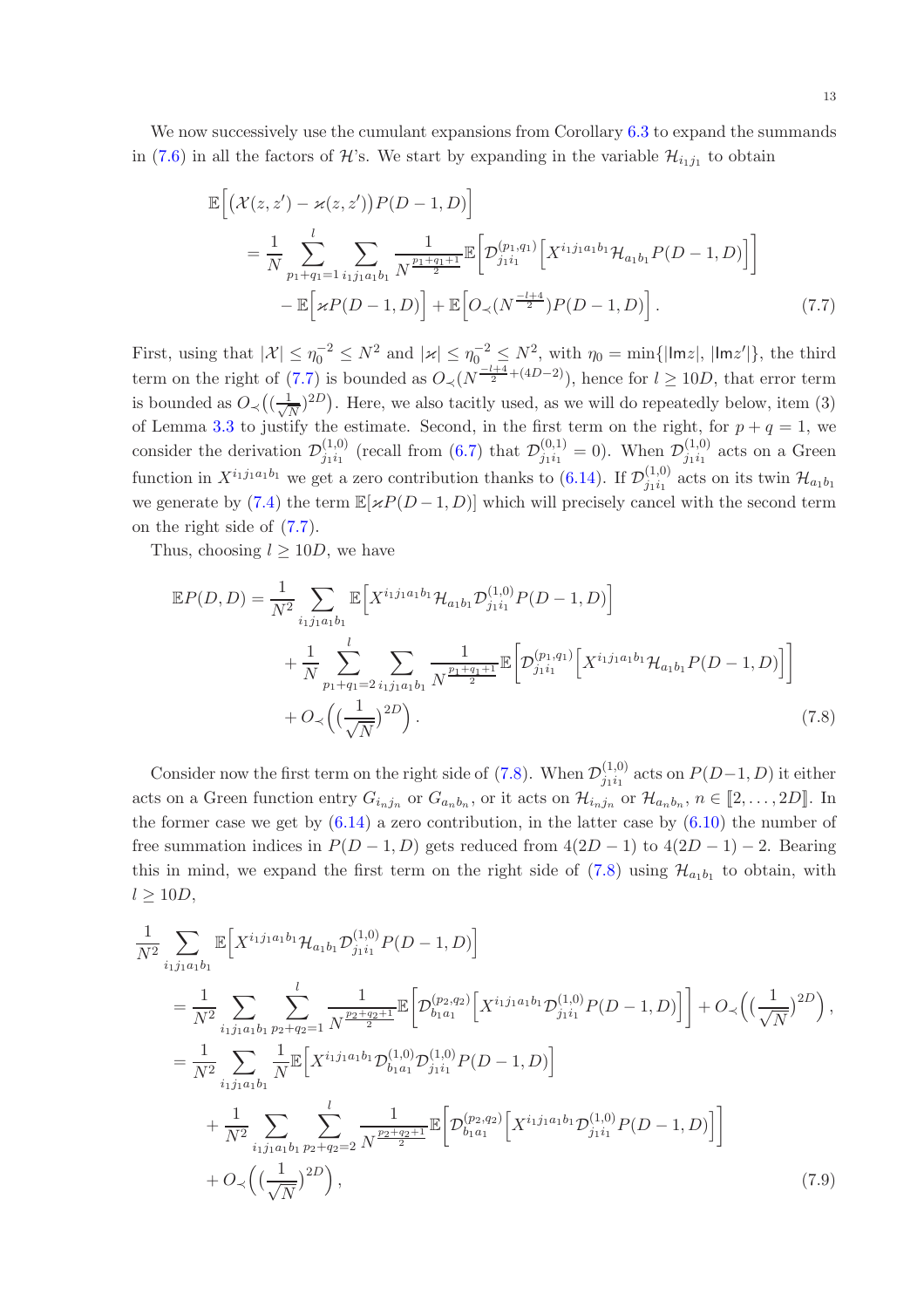where we used  $(6.14)$ . For the first term on the right side, the number of free summation indices in  $\mathcal{D}_{b_{1}a_{1}}^{(1,0)}$  $\partial_{b_{1}a_{1}}^{(1,0)}\mathcal{D}_{j_{1}i_{1}}^{(1,0)}$  $j_{1i_1}^{(1,0)}P(D-1,D)$  is  $4(2D-1)-4$  by  $(6.10)$  and  $(6.14)$ . Or put differently, there are  $2(2D-1)-2$  factors of H's left that we can use in cumulant expansions.

For the second term on the right side of [\(7.9\)](#page-12-2), we either get a zero contribution when  $\mathcal{D}_{j_1i_1}^{(1,0)}$  $j_1i_1$ acts on a Green function entry of  $P(D-1, D)$ , or the number of free summation indices gets reduced by two if  $\mathcal{D}_{j_1i_1}^{(1,0)}$  $j_1i_1$  acts on a factor of H. For the higher derivative terms in  $\mathcal{D}_{b_1a_1}^{(p_2,q_2)}$  $\genfrac{}{}{0pt}{}{\left(p_2,q_2\right)}{b_1a_1},$ with  $p_2 + q_2 \geq 2$ , acting on  $X^{i_1 j_1 a_1 b_1} \mathcal{D}_{j_1 i_1}^{(1,0)}$  $j_{1i_1}^{(1,0)}P(D-1,D)$ , either the number of Green function entries is increased by one for each derivative hitting a Green function entry, or the number of free summation indices is reduced by two for each derivative hitting a factor  $H$ . We have now expanded the first term on the right of  $(7.8)$  in  $\mathcal{H}_{i_1j_1}$  and  $\mathcal{H}_{a_1b_1}$ . Before we go on and expand the remaining  $\mathcal{H}$ 's in  $P(D-1, D)$ , we return to second term on the right of [\(7.8\)](#page-12-1).

Consider the second term on the right side of  $(7.8)$ . Since  $p_1 + q_1 \geq 2$ , we do not have further cancellations from [\(6.14\)](#page-8-5) in  $\mathcal{D}_{j_1i_1}^{(p_1,q_1)}X^{i_1j_1a_1b_1}\mathcal{H}_{a_1b_1}P(D-1,D)$ . If one of the derivatives in  $\mathcal{D}_{j_1i_1}^{(p_1,q_1)}$  $j_1i_1^{(p_1,q_1)}$  acts on  $\mathcal{H}_{a_1b_1}$ , the number of free summation indices is reduced by two, if none of the derivatives act on  $\mathcal{H}_{a_1b_1}$ , we use a cumulant expansion in  $\mathcal{H}_{a_1b_1}$  stopped at order  $l \geq 10D$ . The leading term containing  $\mathcal{D}_{b_1a_1}^{(1,0)}$  $b_{1a_1}^{(1,0)}$  will then either give a zero contribution if it acts on any Green function entry by [\(6.14\)](#page-8-5) or it will reduce the number of free summation indices by two. For the terms containing  $\mathcal{D}_{b_1a_1}^{(p_2,q_2)}$  $\binom{(p_2,q_2)}{b_1a_1}$ ,  $p_2 + q_2 \geq 2$ , we have no cancellation due to  $(6.14)$  but the number of free summation indices gets reduced by two for each derivative acting on a factor  $H$ .

To sum up, after performing all the derivatives by Leibniz rule, the terms on the right side of  $(7.8)$  can be classified by the number of collapses,  $M$ , of two free summation indices when  $\mathcal{H}_{i_1j_1}$  or  $\mathcal{H}_{a_1b_1}$  act on some other  $\mathcal{H}$ 's (except their own twin), and the number of cumulant expansions  $L$  in total; the number of cumulant expansions,  $L_1$ , starting from order one, i.e. with  $p_n + q_n \geq 1$ ; and the number of cumulant expansions,  $L_2$ , starting from order two, i.e. with  $p_n + q_n \geq 2$ . For the moment either  $L = 1$  or 2, with  $L_1 + L_2 = L$ . Because of the bounds  $|G_{ij}(z)| \prec 1$ ,  $||G(z)|| \le |\eta|^{-1} \le N$  and Lemma [3.3\(](#page-3-5)3), we may ignore the number of Green function entries in the power counting and do not keep track of them.

We have now fully expanded [\(7.8\)](#page-12-1) in terms of  $\mathcal{H}_{i_1j_1}$  and  $\mathcal{H}_{a_1b_1}$ . We will continue expanding in the remaining  $\mathcal{H}$ 's while keeping track of the numbers  $M$ ,  $L_1$  and  $L_2$  introduced above.

Pick now one of the resulting terms from above, if that term contains  $\mathcal{H}_{i_2j_2}$  and its twin  $\mathcal{H}_{a_2b_2}$ we expand first in  $\mathcal{H}_{i_2j_2}$ . When  $\mathcal{D}_{b_2a_2}^{(0,1)}$  $\mathcal{H}_{b_2a_2}^{(0,1)}$  acts on  $\mathcal{H}_{a_2b_2}$  we get the cancellation with  $\varkappa$  from  $(7.4)$ , so that we are left with a cumulant expansion with  $p_2 + q_2 \ge 2$  only. In case the twin  $\mathcal{H}_{a_2b_2}$  is missing, we note that the number of free summation indices has already been reduced by two. If we pick a term that does not contain  $\mathcal{H}_{i_2j_2}$ , we go on and expand in the next  $\mathcal{H}, \mathcal{H}_{a_2b_2}$  or if missing the next available  $H$ . In this way we successively expand all factors  $H$ 's, except those appearing in the error term of a cumulant expansion cut at order  $l \geq 10D$ .

A resulting fully expanded term containing no more  $\mathcal{H}$ 's is then classified by the total number of collapses of free summation indices,  $M$ , resulting from  $(6.10)$ . The number of free summation indices in such a term is  $8D - 2M$  whereas the number of total cumulant expansion, L, in that term is  $4D - M$ . As above, let  $L_1$  be the number of cumulant expansions with  $p_n + q_n = 1$  and let  $L_2$  be the number of cumulant expansions with  $p_n + q_n \geq 2$ . Note that  $L_2 = 4D - M - L_1$ .

Hence a fully expanded term with given  $M$ ,  $L_1$  and  $L_2$  gives a contribution to [\(7.6\)](#page-11-3) bounded by

$$
\frac{1}{N^{2D}} N^{8D-2M} \Big[ \sum_{p_n+q_n=1}^l \Big(\frac{1}{\sqrt{N}}\Big)^{p_n+q_n+1} \Big]^{L_1} \Big[ \sum_{p_n+q_n=2}^l \Big(\frac{1}{\sqrt{N}}\Big)^{p_n+q_n+1} \Big]^{L_2}
$$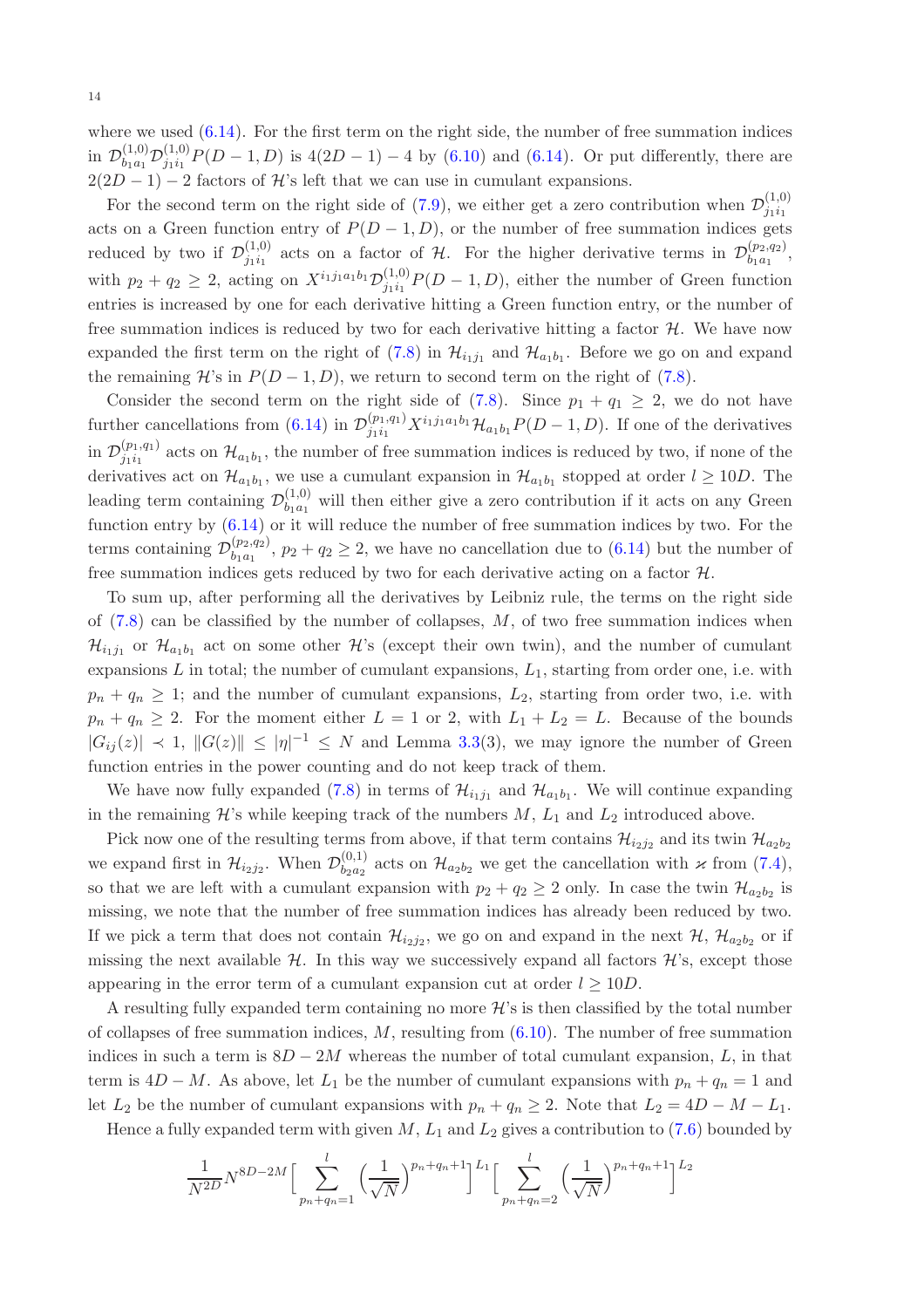<span id="page-14-1"></span>
$$
\prec N^{6-2M} N^{-L_1} N^{-\frac{3}{2}L_2}
$$
  
=  $\left(\frac{1}{\sqrt{N}}\right)^{-M+L_1}$ , (7.10)

where we used that  $|G_{ij}| \prec 1$ , as well as  $||G(z)|| \le \frac{1}{|\eta|} \le N$  with probability one and that there are no more  $\mathcal{H}$ 's in a fully expanded term so that by Lemma [3.3](#page-3-5) we get the first line. To obtain the second line we used that D and  $l > 10D$  are fixed numbers, and for the third line we used that  $L_2 = 4D - M - L_1$ . Summarizing, so far we have expanded [\(7.6\)](#page-11-3) in all the factors  $\mathcal{H}$  and showed that each resulting fully expanded term with given  $M$ ,  $L_1$  and  $L_2$  is bounded by [\(7.10\)](#page-14-1).

We next claim that  $L_1 \leq M$  for any fully expanded term. Indeed if for some pair of indices  $i_n j_n$  or  $a_n b_n$  there is no collapse, meaning that the derivatives in  $\mathcal{D}_{j_n i_n}^{(p_n, q_n)}$  $_{j_n i_n}^{(p_n,q_n)}$  (or  $\mathcal{D}_{b_n a_n}^{(p_n,q_n)}$  $\binom{(p_n,q_n)}{b_n a_n}$  exclusively acted on Green function entries, then we have due to  $(6.14)$  that  $p_n + q_n \geq 2$  in order to get a non-zero contribution.

Thus we reach the maximum for  $M = L_1$  in [\(7.10\)](#page-14-1), and the term is stochastically dominated by one, i.e. each fully expanded term is stochastically bounded by one. The number of generated terms in the expansion is bounded by  $(CD)^{cD}$  if we choose l to be proportional to D.

It follows that

$$
\mathbb{E}P(D,D) = \mathbb{E}|\mathcal{X}(z,z') - \varkappa(z,z')|^{2D} \prec 1,
$$
\n(7.11)

for any D, hence by Markov's inequality we have

<span id="page-14-2"></span>
$$
|\mathcal{X}(z, z') - \varkappa(z, z')| \prec 1, \qquad (7.12)
$$

which was to be proven for fixed  $z, z' \in \mathcal{E}$ .

It remains to extend this bound to a uniform bound for all  $z, z' \in \mathcal{E}$ . Let  $\mathcal{L} \subset \mathcal{E} \times \mathcal{E}$  be a lattice such that  $|\mathcal{L}| = O(N^{10})$  and for any  $(z, z') \in \mathcal{E} \times \mathcal{E}$  there is a  $(z_0, z'_0) \in \mathcal{L}$  such that  $|(z, z') - (z_0, z'_0)| = O(N^{-10})$ . Since  $\langle \mathcal{H}G(z)\mathcal{H}G(z')\rangle$  is Lipschitz continuous in  $(z, z')$ with constant bounded by  $\eta_0^{-4} \leq N^4$ ,  $\eta_0 = \min\{|\text{Im}z|, |\text{Im}z'|\}$ , as follows from [\(6.12\)](#page-8-7), the uniform estimate follows from a union bound over  $\mathcal L$  and [\(7.12\)](#page-14-2). This concludes the proof of Proposition [7.1,](#page-11-5) modulo the assumption that  $\mathbb{E}h_{i,ij}^2 = 0$ . This condition can easily be removed as we will show in Section [9.](#page-16-0)

Remark 7.2. We can strengthen the estimate [\(7.1\)](#page-11-5) to

$$
\mathcal{X}(z, z') = m(z)m(z') + O_{\prec}(\Psi^2(z, z')) + O_{\prec}(\frac{1}{\sqrt{N}})
$$
  
=  $m_{sc}(z)m_{sc}(z') + O_{\prec}(\Psi^2(z, z')) + O_{\prec}(\frac{1}{\sqrt{N}}).$ 

<span id="page-14-0"></span>To establish this, one needs to count the number of off-diagonal Green function entries generated along the expansion procedure and then use  $|G_{ij}| \prec \Psi + \delta_{ij}$ .

### 8. Real symmetric case

In this section, we outline how our results for the complex Hermitian setup carry over to the real symmetric one. We start with the analogue to Assumption [3.1.](#page-3-2)

<span id="page-14-3"></span>**Assumption 8.1.** Fix an integer  $k \geq 2$ . We assume that  $H_{\iota} := (h_{\iota, ij})$  are k independent real symmetric Wigner matrices of size  $N \times N$ , i.e., we assume that their entries are independent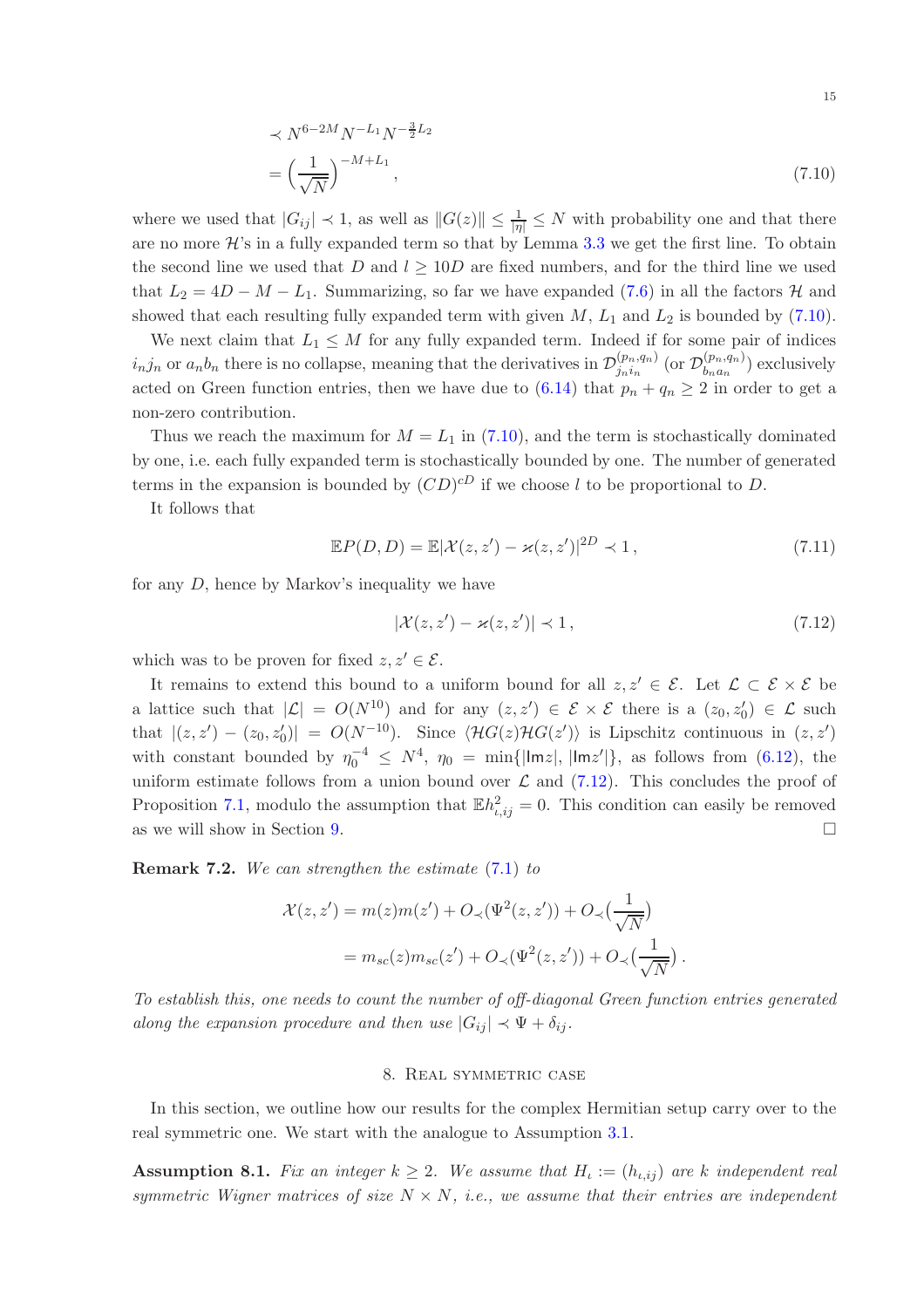centred random variables, up to the symmetry constraints  $h_{\iota,ij} = h_{\iota,ji}$ , satisfying

$$
\mathbb{E}h_{\iota,ij}^2 = \frac{1+\delta_{ij}}{N}, \qquad 1 \le i,j \le N, \qquad \iota = 1,\dots,k,
$$
\n(8.1)

and the families of random variables  $\{h_{i,ij}\}\$  have finite moments to all order, i.e., they satisfy  $(3.2)$ .

We then have the following result for the real symmetric case.

<span id="page-15-0"></span>**Theorem 8.2.** Let H be given by [\(3.4\)](#page-3-1) and assume that  $H_i$ ,  $i = 1, ..., k$ , satisfy Assumption [8.1](#page-14-3) and that  $\sigma_{\iota}$ ,  $\iota = 1, \ldots k$ , satisfy [\(3.3\)](#page-3-3). Then

<span id="page-15-1"></span>
$$
\left| w_{\alpha}^* H_t w_{\beta} - \sigma_t \lambda_{\alpha} \delta_{\alpha \beta} \right| \prec \frac{1}{\sqrt{N}}, \qquad (8.2)
$$

for all  $\alpha, \beta \in \llbracket 1, N \rrbracket$  and  $\iota \in \llbracket 1, k \rrbracket$ .

*Proof.* In the following we sketch the proof of Theorem [8.2](#page-15-0) for  $k = 2$ . First, we define the cumulants,  $\kappa_{\iota,ij}^{(p)} = \kappa_{\iota,ji}^{(p)}$  for the real random variables  $h_{\iota,ij}$  as

$$
\kappa_{\iota,ij}^{(p)} := (-\mathrm{i})^p \frac{\partial^p}{\partial s^p} \log \mathbb{E} \,\mathrm{e}^{\mathrm{i} s h_{\iota,ij}} \Big|_{s=0},\tag{8.3}
$$

and note that they satisfy the estimate [\(6.8\)](#page-8-6).

Second, we introduce the real symmetric analogue to  $\mathcal{D}_{ji}^{(p,q)}$  by setting

$$
\mathcal{D}_{ji}^{(p)} := \frac{1}{p!} N^{\frac{p+1}{2}} \Big( \sigma_2 \kappa_{1,ji}^{(p+1)} \partial_{1,ji}^p - \sigma_1 \kappa_{2,ji}^{(p+1)} \partial_{2,ji}^p \Big), \qquad p \in \mathbb{N} \,.
$$
 (8.4)

With these definitions we obtain the following cumulant expansion formula for the real symmetric case: Let F be a monomial in the Green function entries and entries of  $H$  as in Corol-lary [6.3,](#page-8-3) then we have for any  $l \in \mathbb{N}$ ,

$$
\mathbb{E}\mathcal{H}_{ij}F = \sum_{p=1}^{l} \frac{1}{N^{\frac{p+1}{2}}} \mathbb{E}\mathcal{D}_{ji}^{(p)}F + \mathbb{E}\Omega_{l+1}(F) ,
$$
 (8.5)

where the error term satisfies the bound

$$
|\mathbb{E}\Omega_{l+1}(F)| \prec N^{-(l+2)/2}.
$$
 (8.6)

Third, we recall that the basic differentiation rule for the real symmetric setup;

$$
\partial_{\iota,j} G(z) = -G(z)\sigma_{\iota} \Delta^{ji} G(z) - G(z)\sigma_{\iota} \Delta^{ij} G(z), \qquad \iota = 1,2. \tag{8.7}
$$

It is then easy to check that we have the computational rules

<span id="page-15-2"></span>
$$
\mathcal{D}_{ji}^{(1)}G(z) = 0, \tag{8.8}
$$

as well as

$$
\mathcal{D}_{ji}^{(1)}\mathcal{H}_{ab} = \delta_{ja}\delta_{ib} + \delta_{ia}\delta_{jb} \,,\tag{8.9}
$$

where  $\mathcal{H}_{ab} = \sigma_2 H_1 - \sigma_1 H_2$  and where we used [\(3.3\)](#page-3-3) and [\(8.1\)](#page-15-1).

Armed with these definitions and rules, we turn to the computation of  $\mathbb{E}\langle H G(z) H G(z')\rangle$ . We follow the computation in Section [6](#page-7-2) up to  $(6.20)$  that now becomes

$$
\frac{1}{N^2} \sum_{ijab} \mathbb{E} \mathcal{D}_{ji}^{(1)} \Big[ \text{Tr}(\Delta^{ij} G \Delta^{ab} G') \mathcal{H}_{ab} \Big] = \frac{1}{N^2} \sum_{ijab} \mathbb{E} \text{Tr}(\Delta^{ij} G \Delta^{ab} G') \mathcal{D}_{ji}^{(1)} \mathcal{H}_{ab}
$$

16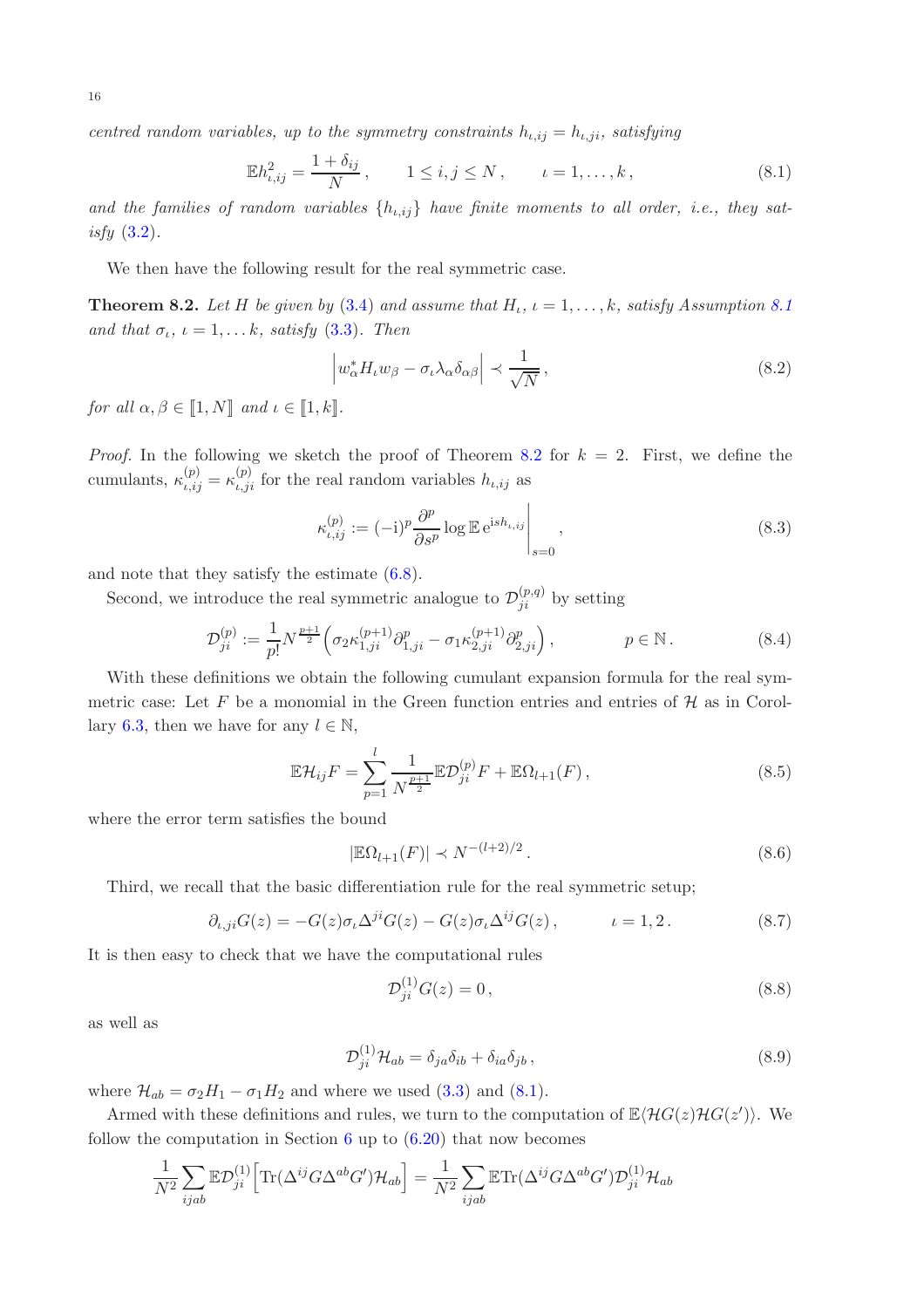<span id="page-16-1"></span>
$$
= \frac{1}{N^2} \sum_{ijab} \mathbb{E} \text{Tr}(\Delta^{ij} G \Delta^{ab} G') (\delta_{ja} \delta_{ib} + \delta_{ia} \delta_{jb})
$$

$$
= \mathbb{E} m(z) m(z') + \frac{1}{N^2} \sum_{ij} \mathbb{E} G_{ij} G'_{ji}
$$

$$
= \mathbb{E} m(z) m(z') + O_{\prec} (\Psi(z, z')^2), \qquad (8.10)
$$

where we used the local law for the Green function in  $(4.7)$  to get the last line; where we used the fact that Theorem [4.1](#page-5-0) holds for real symmetric Wigner matrices as well. The only change was the additional error term  $O_{\prec}(\Psi(z, z')^2)$  in [\(8.10\)](#page-16-1). Following the computation in Section [6](#page-7-2) further, we conclude that Lemma  $6.1$  holds in the real symmetric setup, too.

We move on to bound the higher moments of  $\langle \mathcal{H}GHG' \rangle$  following the arguments in Section [7.](#page-11-0) Due to the modified rule [\(8.9\)](#page-15-2) in the real setup, we redefine  $\varkappa(z, z')$  from [\(7.4\)](#page-11-4) as

$$
\varkappa(z, z') := m(z)m(z') + \frac{1}{N^2} \sum_{ij} G_{ij}(z) G_{ji}(z'), \qquad (8.11)
$$

so that

$$
\frac{1}{N^2} \sum_{ijab} \mathcal{D}_{ji}^{(1)} X^{ijab} \mathcal{H}_{ab} = \varkappa(z, z'),\tag{8.12}
$$

holds with the adapted notation where  $X^{ijab}$  given in [\(7.3\)](#page-11-6). This modification of  $\varkappa$  ensures that  $\mathcal{X}(z, z') - \varkappa(z, z')$  is a self-normalizing quantity, i.e., in the computation of  $\mathbb{E}P(D, D)$ , with P from [\(7.5\)](#page-11-7), when some  $\mathcal{H}_{i_nj_n}$  acts on its twin  $\mathcal{H}_{a_nb_n}$  we get a zero contribution to  $\mathbb{E}P(D,D)$  as in the complex Hermitian computation.

Yet, if some  $\mathcal{H}_{i_nj_n}$  acts on another  $\mathcal H$  which is not its own twin, then we get an additional contribution from the second term on the right side of [\(8.9\)](#page-15-2) which is absent in the complex case. However, when this happens the number of free summation indices is reduced by two and we continue to expand the resulting term in the same way as in the complex case. Thus the modified rule [\(8.9\)](#page-15-2) produces more terms in the expansion of  $\mathbb{E}P(D, D)$ , but after all terms are fully expanded in the  $\mathcal{H}$ 's, the size of the terms are estimated by the same power counting as in the complex Hermitian case. In this way one obtains that

$$
\langle \mathcal{H} \text{Im} G(z) \mathcal{H} \text{Im} G(z') \rangle = \text{Im} m(z) \text{Im} m(z') + O_{\prec}(1) \,, \tag{8.13}
$$

<span id="page-16-0"></span>uniformly in  $z, z' \in \mathcal{E}$ , similar to Proposition [7.1.](#page-11-8) The proof of Theorem [8.2](#page-15-0) is then concluded in the same way as in Section [5.](#page-6-0)

# 9. Complex case revisited

In this last section, we return to the complex Hermitian case. In the proof of Proposition [5.1](#page-6-3) in Section [7,](#page-11-0) we assumed for simplicity that  $\mathbb{E}h_{\iota,ij}^2 = \kappa_{\iota,ij}^{(0,2)} = 0$ . In this section, we explain how this assumption can be removed. Even if  $\kappa_{i,ij}^{(0,2)} \neq 0$  and hence  $\mathcal{D}_{ji}^{(0,1)} \neq 0$ , we have

$$
\mathcal{D}_{ji}^{(1,0)}G(z) = \mathcal{D}_{ji}^{(0,1)}G(z) = 0, \qquad (9.1)
$$

similar to  $(6.14)$ . Further,  $(6.10)$  is modified as

$$
\mathcal{D}_{ji}^{(0,1)}\mathcal{H}_{ab} = \delta_{ib}\delta_{ja} , \qquad \mathcal{D}_{ji}^{(1,0)}\mathcal{H}_{ab} = \sigma_2^2 \kappa_{1,ji}^{(0,2)}\delta_{ia}\delta_{jb} + \sigma_1^2 \kappa_{2,ji}^{(0,2)}\delta_{ia}\delta_{bj} . \tag{9.2}
$$

Since the cumulant expansions of Corollary [4.2](#page-5-1) remain valid, it is straightforward to check that Proposition [7.1](#page-11-8) holds true also when  $\kappa_{i,ij}^{(0,2)}$  do not necessarily vanish, after modifying the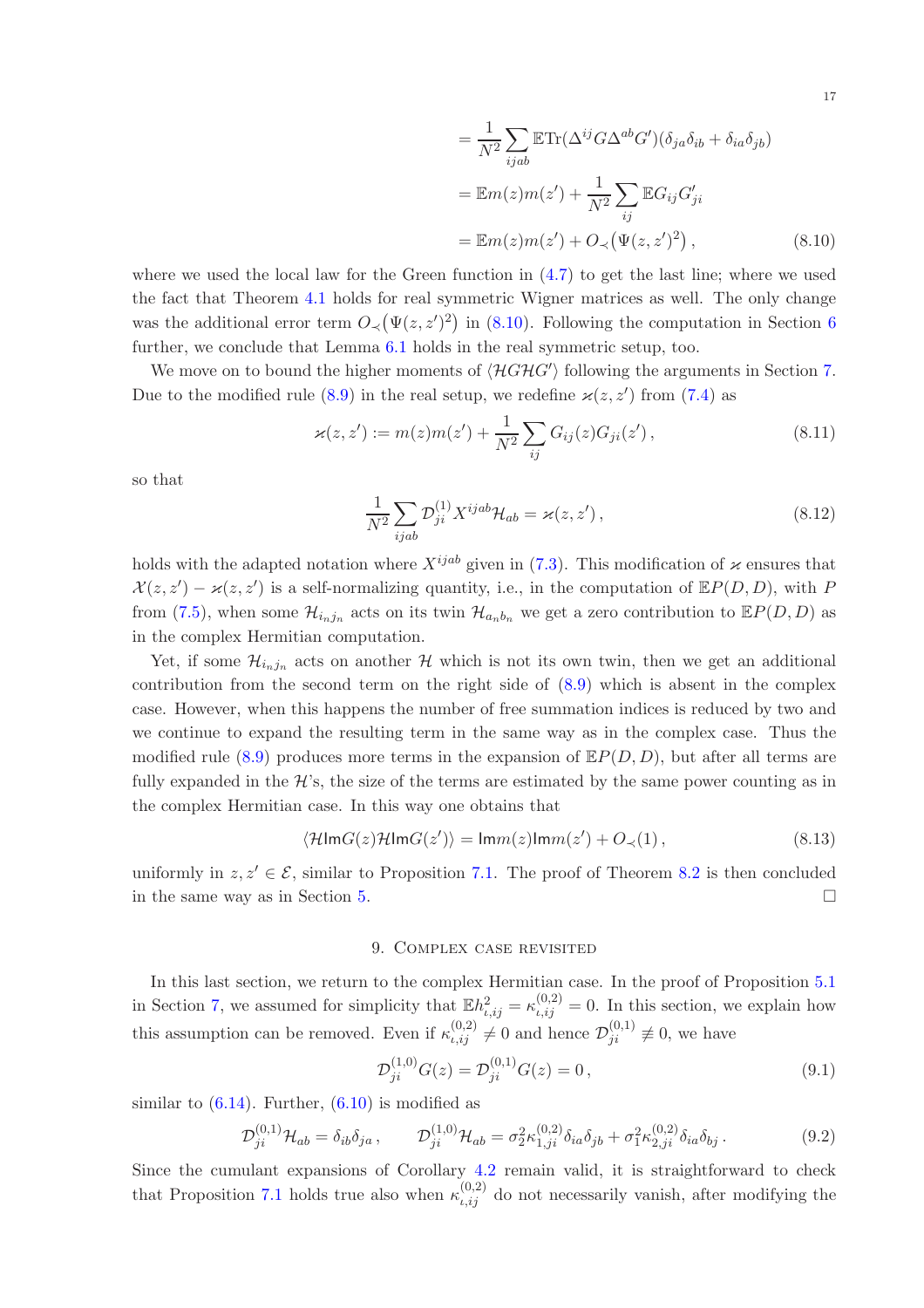definition of  $\varkappa$  similarly to the real symmetric case in order to obtain self-normalizing quantities in the moment bounds of  $X - \varkappa$ . More precisely, redefining

$$
\varkappa(z, z') := m(z)m(z') + \frac{1}{N} \sum_{ij} \left( \sigma_2^2 \kappa_{1,ji}^{(0,2)} G_{ij}(z) G_{ji}(z') + \sigma_1^2 \kappa_{2,ji}^{(0,2)} G_{ij}(z) G_{ji}(z') \right), \tag{9.3}
$$

we find that

$$
\frac{1}{N^2} \sum_{ijab} \left( \mathcal{D}_{ji}^{(0,1)} + \mathcal{D}_{ji}^{(1,0)} \right) X^{ijab} \mathcal{H}_{ab} = \varkappa(z, z'), \tag{9.4}
$$

<span id="page-17-0"></span>with  $X^{ijab}$  given in [\(7.3\)](#page-11-6). We leave the further details aside. Finally, the proof of Theorem [3.4](#page-4-2) from Proposition [7.1](#page-11-8) remains unaffected by this modification.

# <span id="page-17-2"></span>Appendix A. Proof of Lemma [6.2](#page-8-2)

*Proof of Lemma [6.2.](#page-8-2)* Fix the indices i and j. We write  $F \equiv F(h_{1,ij}, h_{1,ji}, h_{2,ij}, h_{2,ji})$  to empha-size the explicit dependences. From Lemma [4.2](#page-5-1) and the definition of  $\mathcal{D}_{ji}^{(p,q)}$  in [\(6.13\)](#page-8-1) we directly obtain [\(6.15\)](#page-8-8) where  $\Omega_{l+1}(F)$  is the sum of two error terms  $\Omega_{1,l+1}$  and  $\Omega_{1,l+2}$ , the first coming from cumulant expansion with respect to  $h_{1,ij}$ , the second from expanding with respect to  $h_{2,ij}$ in  $\mathcal{H}_{ij}$ . To bound the error term  $\Omega_{1,l+1}$ , we choose  $M = N^{-1/4}$  in [\(4.11\)](#page-5-6). Then together with the moment bounds in  $(3.2)$ , for any (large)  $D > 0$ , we have

$$
|\Omega_{1,l+1}| \leq \frac{C_l}{N^{\frac{l+2}{2}}} \max_{p+q=l+1} \sup_{w \in \mathbb{C}, |w| \leq N^{-1/4}} \left| \partial_w^p \partial_{\overline{w}}^q F(w, \overline{w}, h_{2,ij}, h_{2,ji}) \right|
$$
  
+ 
$$
\frac{C_{l,D}}{N^{D/2}} \Big( \mathbb{E}_{ij} \Big[ \max_{p+q=l+1} \sup_{|w| \leq |h_{1,ij}|} \left| \partial_w^p \partial_{\overline{w}}^q F(w, \overline{w}, h_{2,ij}, h_{2,ji}) \right|^2 \Big] \Big)^{1/2}, \tag{A.1}
$$

for N sufficiently large, where we used Hölder's inequality and the moment assumption  $(3.2)$  to conclude that, for any  $l$  and  $D$ ,

$$
\mathbb{E}_{ij}|h_{1,ij}|^{l+2} \le \frac{C_l}{N^{\frac{l+2}{2}}}, \qquad \mathbb{E}_{ij}\Big[|h_{1,ij}|^{2l+4}1_{|h_{1,ij}|>N^{-1/4}}\Big] \le \frac{C_{l,D}}{N^{D/2}},\tag{A.2}
$$

for N sufficiently large.

Consider next the Green function entry  $G_{ab} \equiv G_{ab}(z)$  for some fixed  $z \in \mathcal{E}$  and some choice of indices a, b. We write  $G_{ab} = G_{ab}(h_{1,ij}, h_{1,ji})$  in the following. Recall from the local law in [\(4.7\)](#page-5-5) that  $|G_{ab}(h_{1,ij}, h_{1,ji})| \prec \delta_{ab} + \Psi(z)$ . Hence using a Neumann expansion of the resolvent we get

$$
G_{ab}(w,\overline{w}) = G_{ab}(h_{1,ij},h_{1,ji}) - \text{Tr}\left[\Delta^{ba}G(h_{1,ij},h_{1,ji})\sigma_1\left((w - h_{1,ij})\Delta^{ij} + (\overline{w} - h_{1,ji})\Delta^{ji}\right)G(w,\overline{w})\right].
$$
\n(A.3)

Thus denoting

 $\hat{\Lambda}_o := \sup$  $w \in \mathbb{C}, |w| \le N^{-1/4}$  $\max_{a,b} |G_{ab}(w,\overline{w})|,$ 

we get from [\(A.3\)](#page-17-1) and  $|h_{1,ij}| \prec \frac{1}{\sqrt{l}}$  $\frac{1}{N}$  that

<span id="page-17-1"></span>
$$
\hat{\Lambda}_o \prec 1 + \frac{1}{N^{1/4}} \hat{\Lambda}_o \,, \tag{A.4}
$$

hence  $\hat{\Lambda}_o \prec 1$ . Next observe that  $\partial_{ij}^p \partial_{ji}^q F$  is a polynomial in the Green function entries and the matrix entries of H of degree at most  $d + d' + l + 2$ . Since F was a monomial, the number of monomial summands in  $\partial_{ij}^p \partial_{ji}^q F$  depends on p, q and  $d + d' + l + 2$  but is independent of N. Using the bounds  $|\mathcal{H}_{ab}| \prec 1$  and  $\hat{\Lambda}_{o} \prec 1$ , we conclude that  $\sup_{w \in \mathbb{C}, |w| \le N^{-1/4}} |\partial_{ij}^p \partial_{ji}^q F(w, \overline{w})| \prec 1$ ,